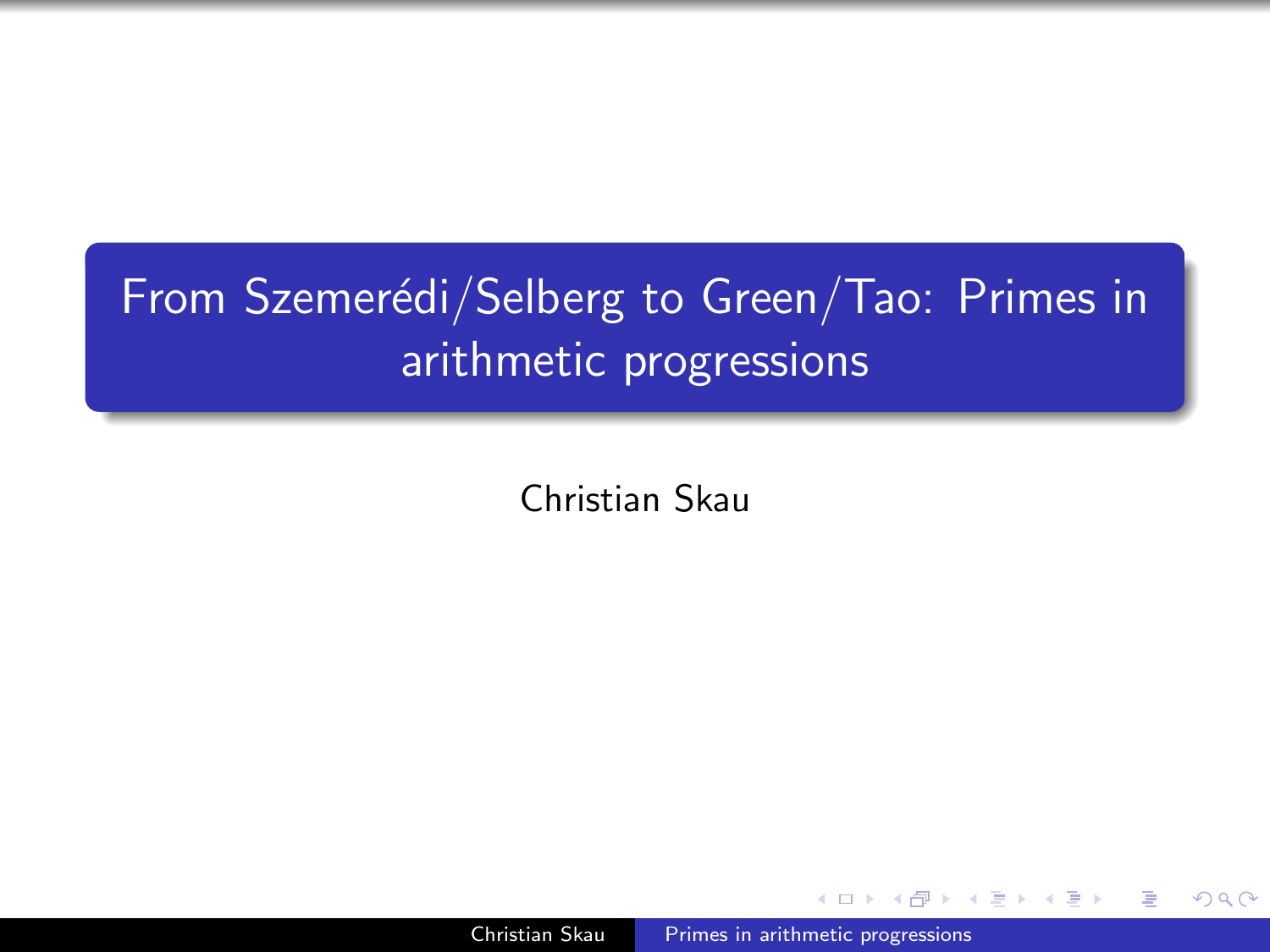## Ben Green (1977 - )



## Atle Selberg (1917 - 2007)



## Terence Tao (1975 - )



# Endre Szemerédi (1940 -



4 0 8

メタトメ ミトメ ミト

目

 $2Q$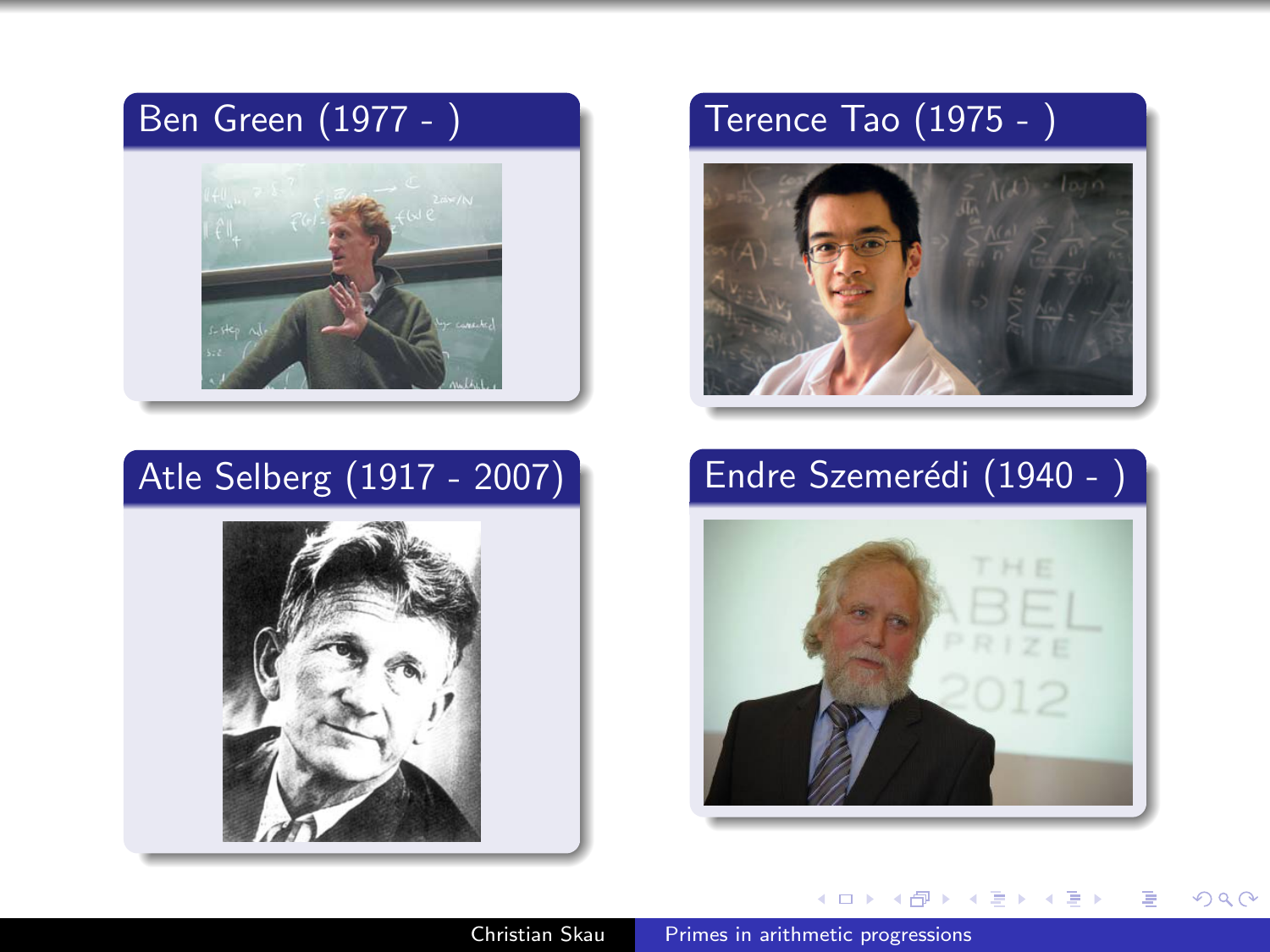Arithmetic progression (AP) of length L:

$$
a, a + b, a + 2b, a + 3b, \cdots, a + (L-1)b
$$
  
= { $a + kb$ | $0 \le k \le L - 1$  }.

 $\Box$ 

4 重

**State** 

 $\sim$ 

÷.  $\rightarrow$ э  $299$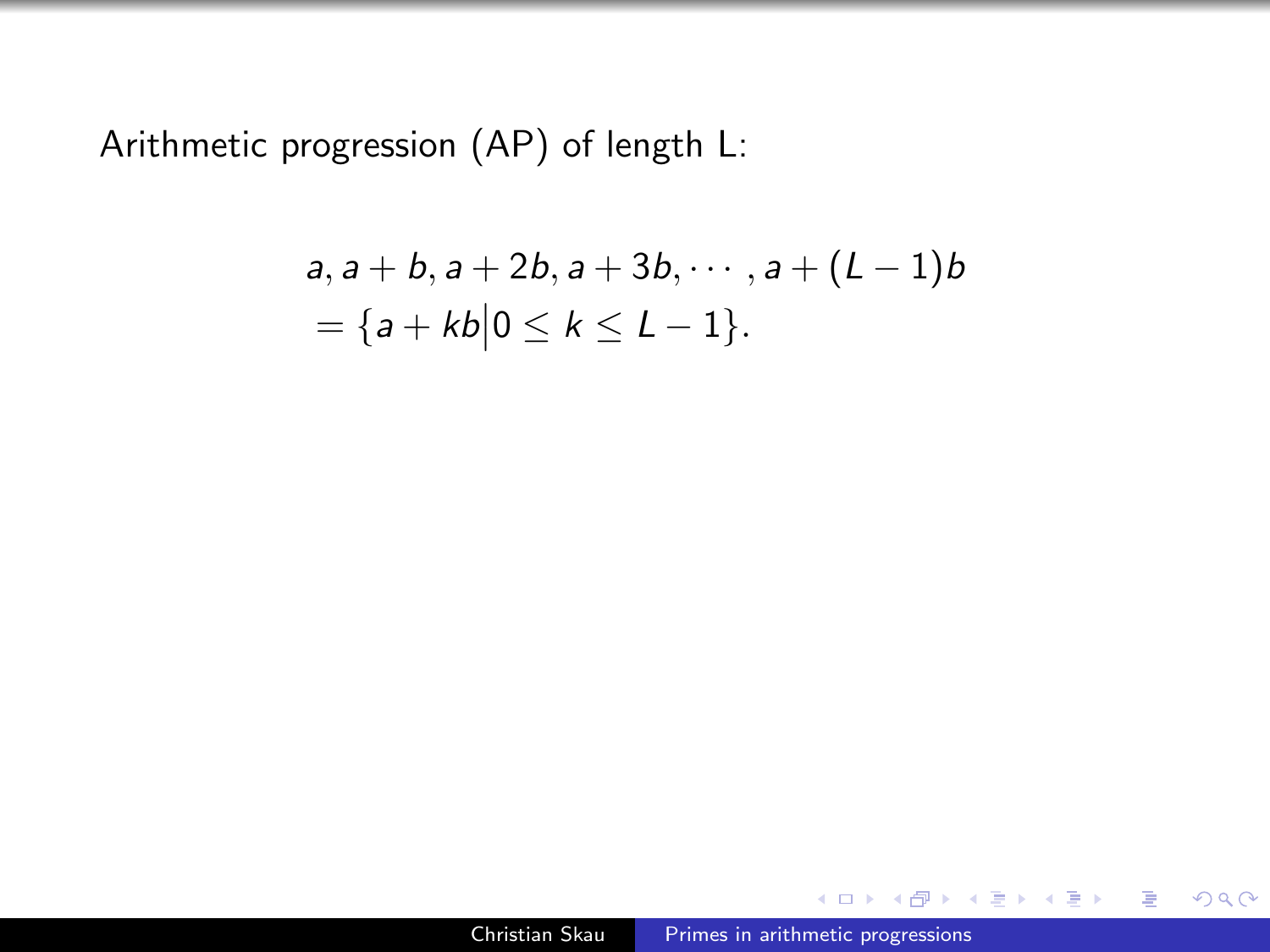Arithmetic progression (AP) of length L:

$$
a, a+b, a+2b, a+3b, \cdots, a+(L-1)b
$$
  
=  $\{a+kb|0 \le k \le L-1\}.$ 

### Example

### $56211383760397 + k \cdot 44546738095860$

## $0 \le k \le 22$ .

These are all primes! (Frind, Jobling, Underwood (2004)).

同 ▶ ( 三 ) ( 三 ) 。

э

 $200$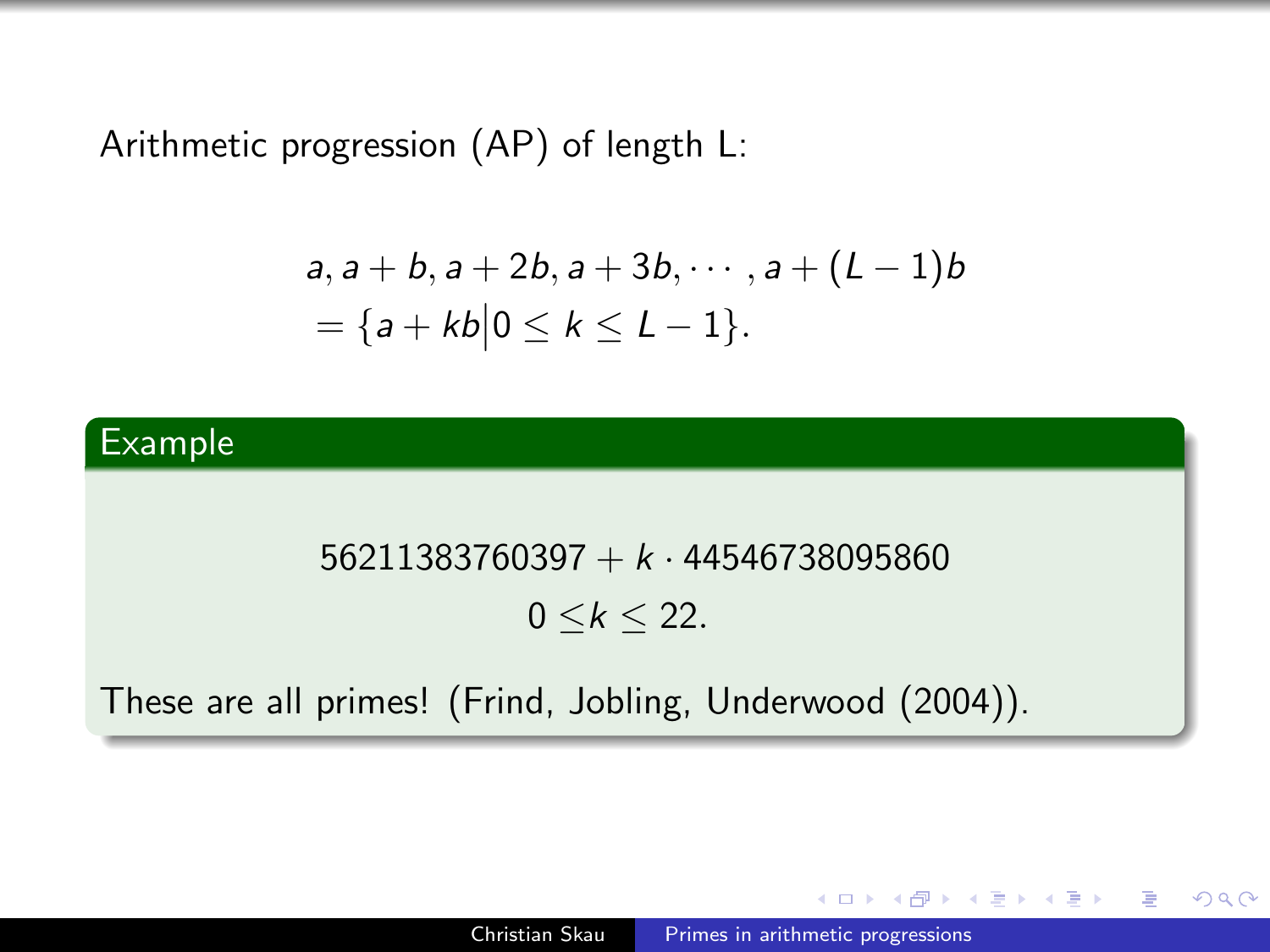## Erdős Conjecture (1973)

Let  $a_1 < a_2 < a_3 < \cdots$  be an infinite set of natural numbers, such that

$$
\sum_{n=1}^{\infty} \frac{1}{a_n} = \infty.
$$

(In particular, the primes P satisfy this requirement.) Then  $A = \{a_1, a_2, a_3, \dots\}$  contains arithmetic progressions of arbitrary lengths.

## Paul Erdős (1913 - 1996)



つくへ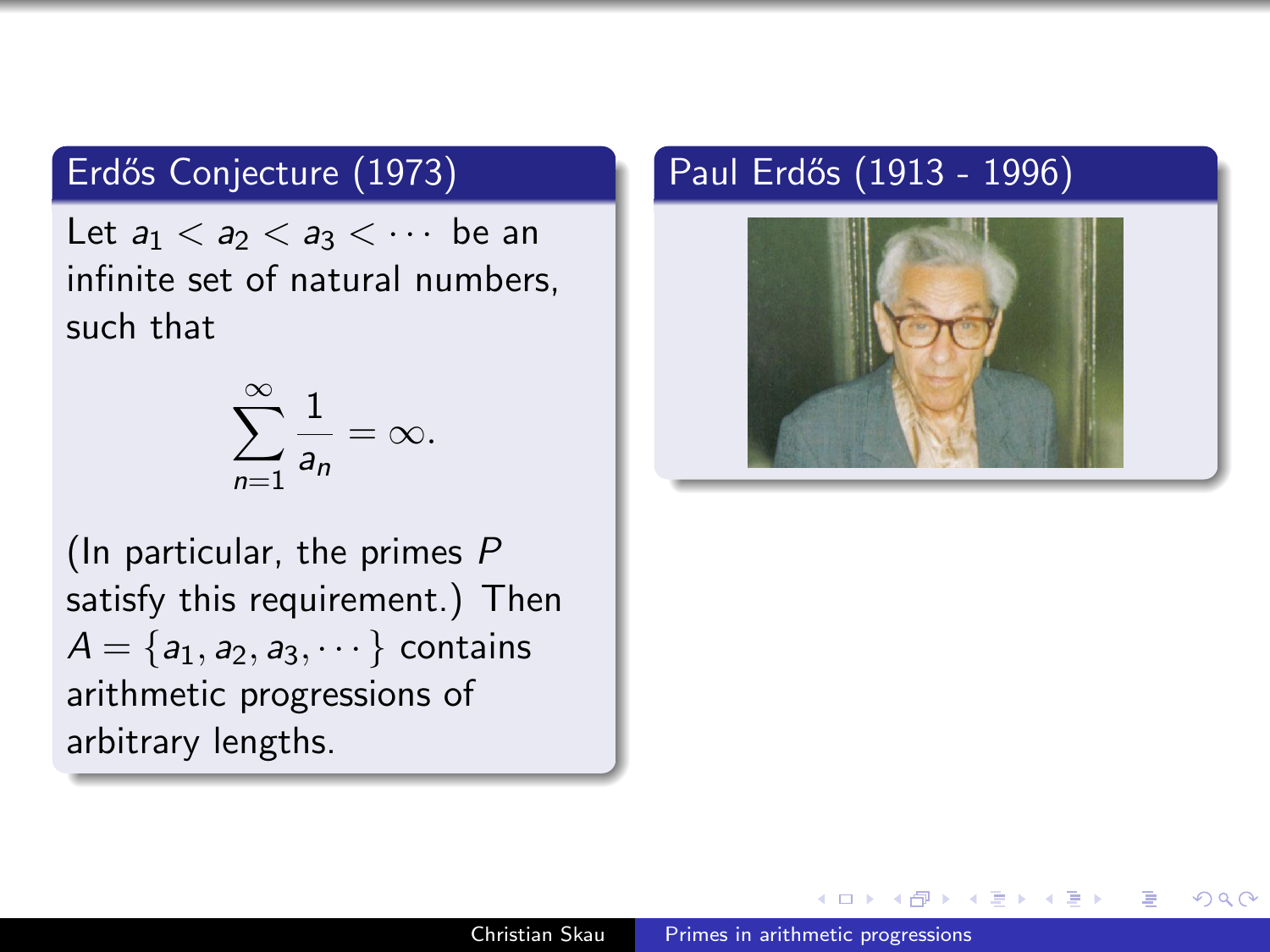"Support" for Erdős Conjecture (as pertains to the primes):

The Prime Number Theorem implies that the density of primes around a large real number  $x$  is  $\frac{1}{\log x}$ . If we choose numbers in  $\{1, 2, \cdots, N\}$  at random with probability  $\frac{1}{\log N}$ , then there ought to be approximately  $\frac{N^2}{\log^L N}$  different AP's in  $\{1, 2, \cdots, N\}$  of length  $L.$ 

However, the primes are not randomly distributed: 2 is the only even prime, 3 is the only prime divisble by 3, etc.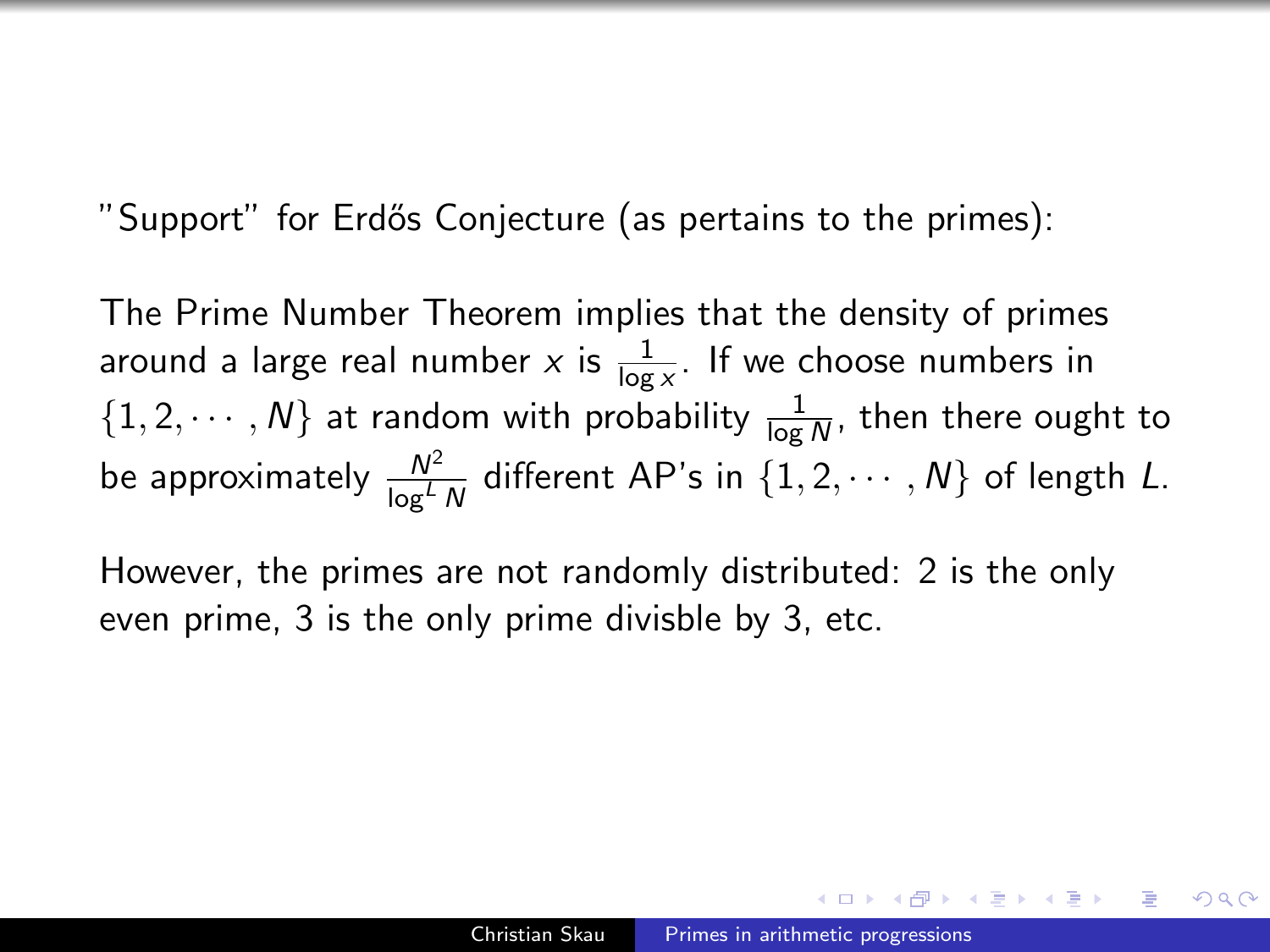### Green and Tao (2004)

The primes  $P$  contains arithmetic progressions of arbitrary finite length.

Let  $L$  be the length of an AP in  $P$ . Green and Tao showed that there exists one where all the terms are less than the bound



(The prime number theorem indicates that the bound should be  $L! + 1$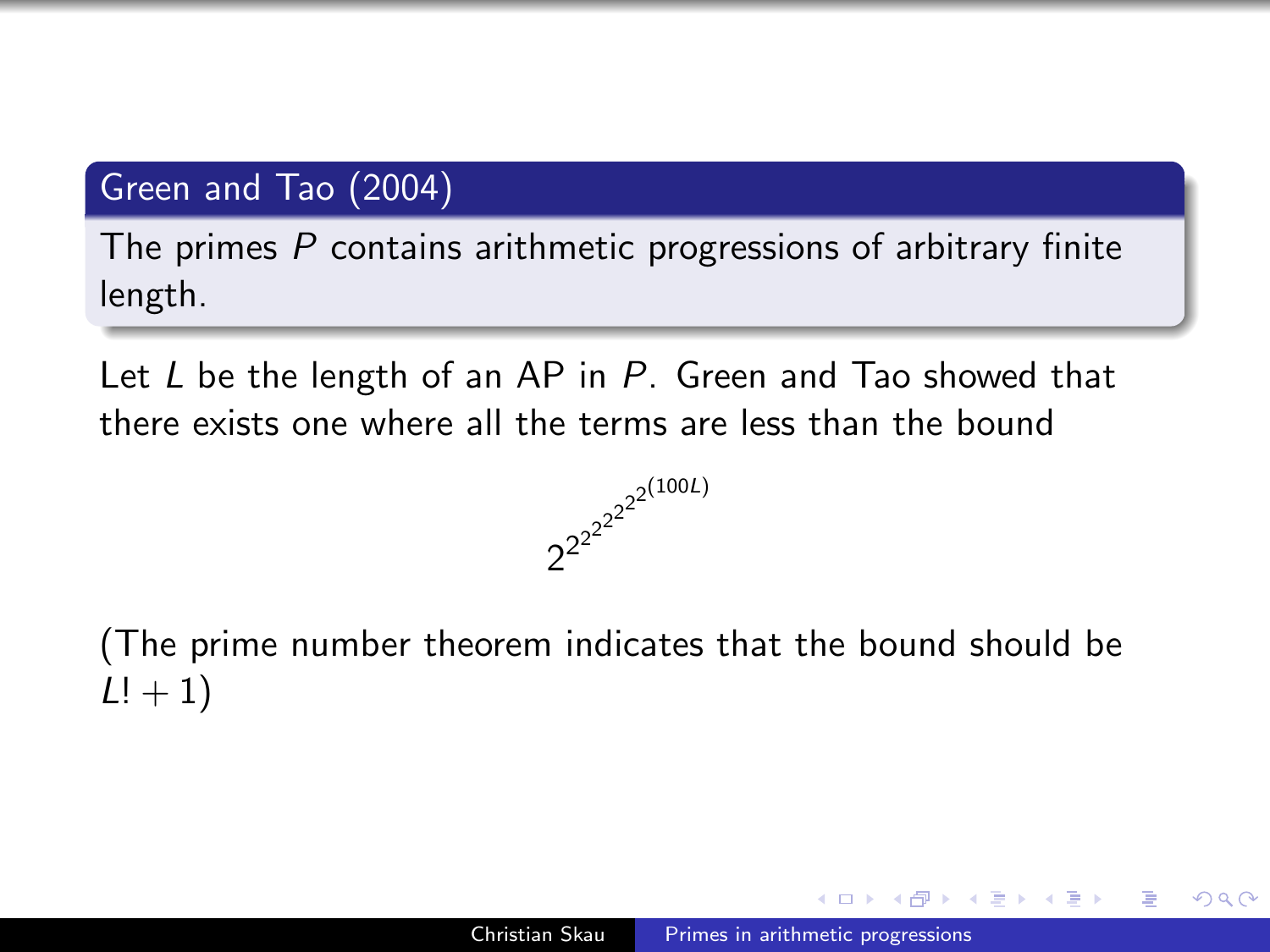# Extensions of the Green/Tao result

- (i) (Green/Tao (2004)) There exist arithmetic progressions of arbitrary lengths in the set  ${p \text{ prime} | p + 2 \text{ prime or the product of two primes.}. }$  (Recall Chen's result from 1973).
- (ii) (Tao/Ziegler (2006)) For  $k \in \mathbb{N}$ , let  $F_1(x), \cdots, F_k(x)$  be any k polynomials over  $\mathbb Z$  such that  $F_i(0) = 0$ ,  $i = 1, \dots, k$ . There exist  $a, d \in \mathbb{N} = \{1, 2, 3, \dots\}$  such that

$$
a + F_1(d), a + F_2(d), \cdots, a + F_k(d)
$$
 are primes.

(Note that setting  $F_1(x) = 0, F_2(x) = x, F_3(x) = 2x, \cdots, F_k(x) = (k-1)x$ yields the original Green/Tao result.)

何 ▶ ( ヨ ) ( ヨ )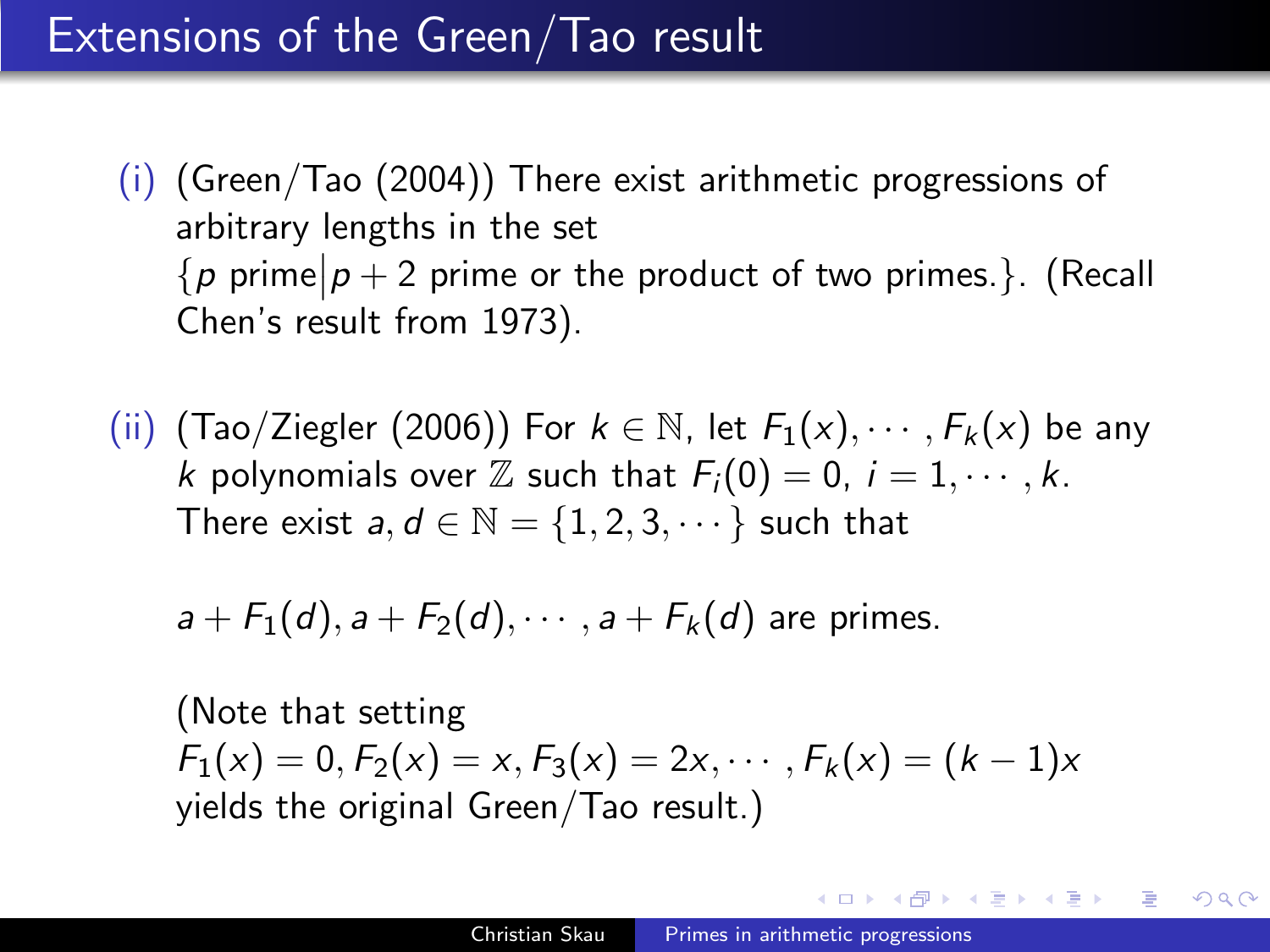## Theorem (Green and Tao)

Let  $A \subseteq P$  be such that

$$
\limsup_{N\to\infty}\frac{1}{\pi(N)}|A\cap\{1,2,\cdots,N\}|>0.
$$

Then A contains AP's of any finite length.

 $\pi(N)$  = number of primes in  $\{1, 2, 3, \cdots, N\}$ .

The prime number theorem (PNT)

$$
\frac{\pi(\mathsf{x})}{\frac{\mathsf{x}}{\log{\mathsf{x}}}}\to 1
$$

when  $x \to \infty$ .

- 4 重 8 - 4 重 8

 $200$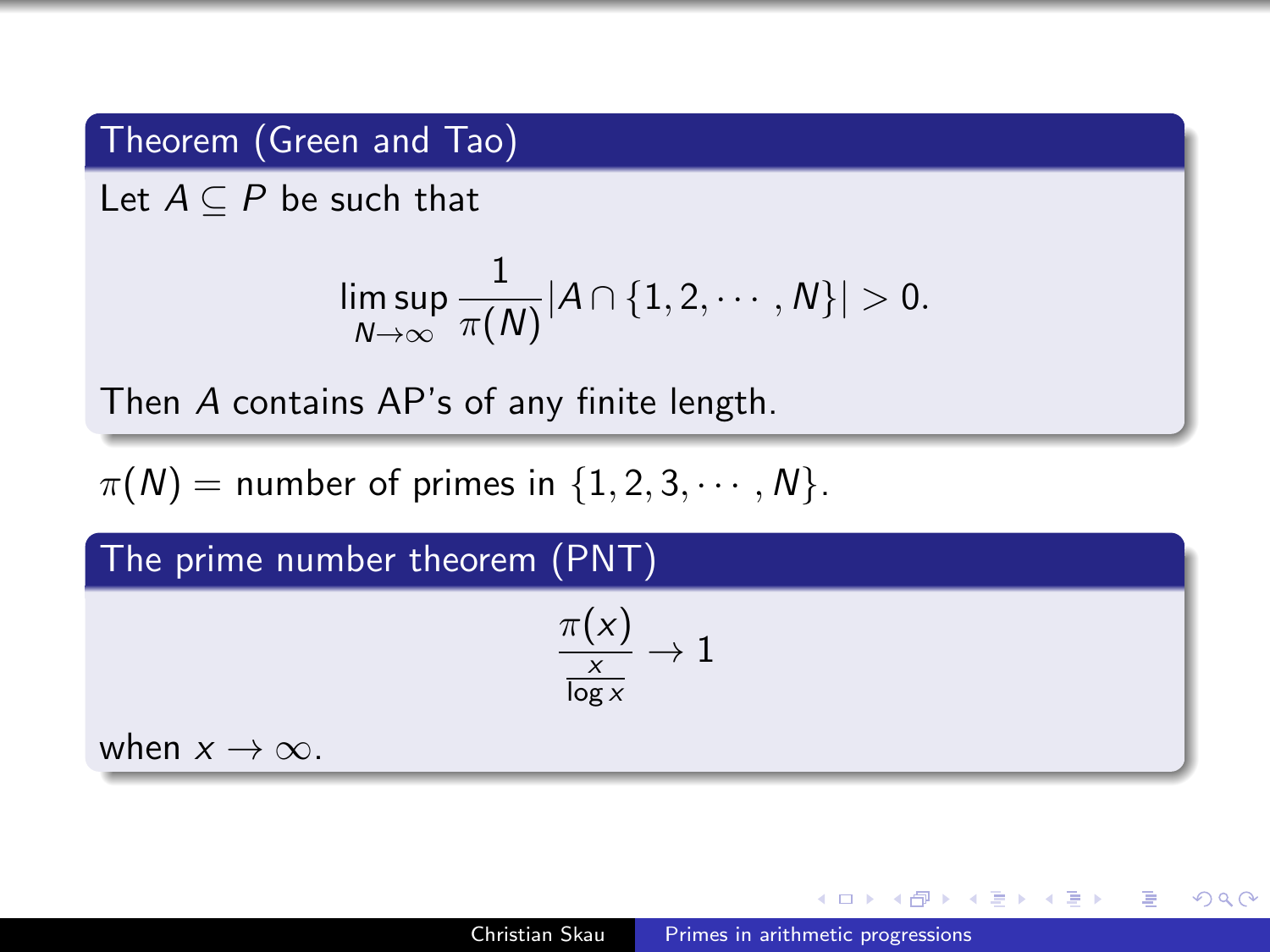### The Erd˝os-Turan Conjecture (1936)

Let  $A \subseteq \mathbb{N} = \{1, 2, 3, \dots\}$  have upper positive density, i. e.

$$
\bar{d}(A) = \limsup_{N \to \infty} \frac{|A \cap \{1, 2, 3, \cdots, N\}|}{N} > 0.
$$

Then A contains arbitrary long AP's.

Szemerédi proved the conjecture in 1975 (now called Szemerédi's Theorem) by what has been characterized as a masterpiece of combinatorial reasoning.

Note that Szemerédi's Theorem does not apply to the primes  $P$ :

$$
\limsup_{N\to\infty}\frac{|P\cap\{1,2,3,\cdots,N\}|}{N}=\limsup_{N\to\infty}\frac{\pi(N)}{N}=\lim_{N\to\infty}\frac{1}{\log N}=0.
$$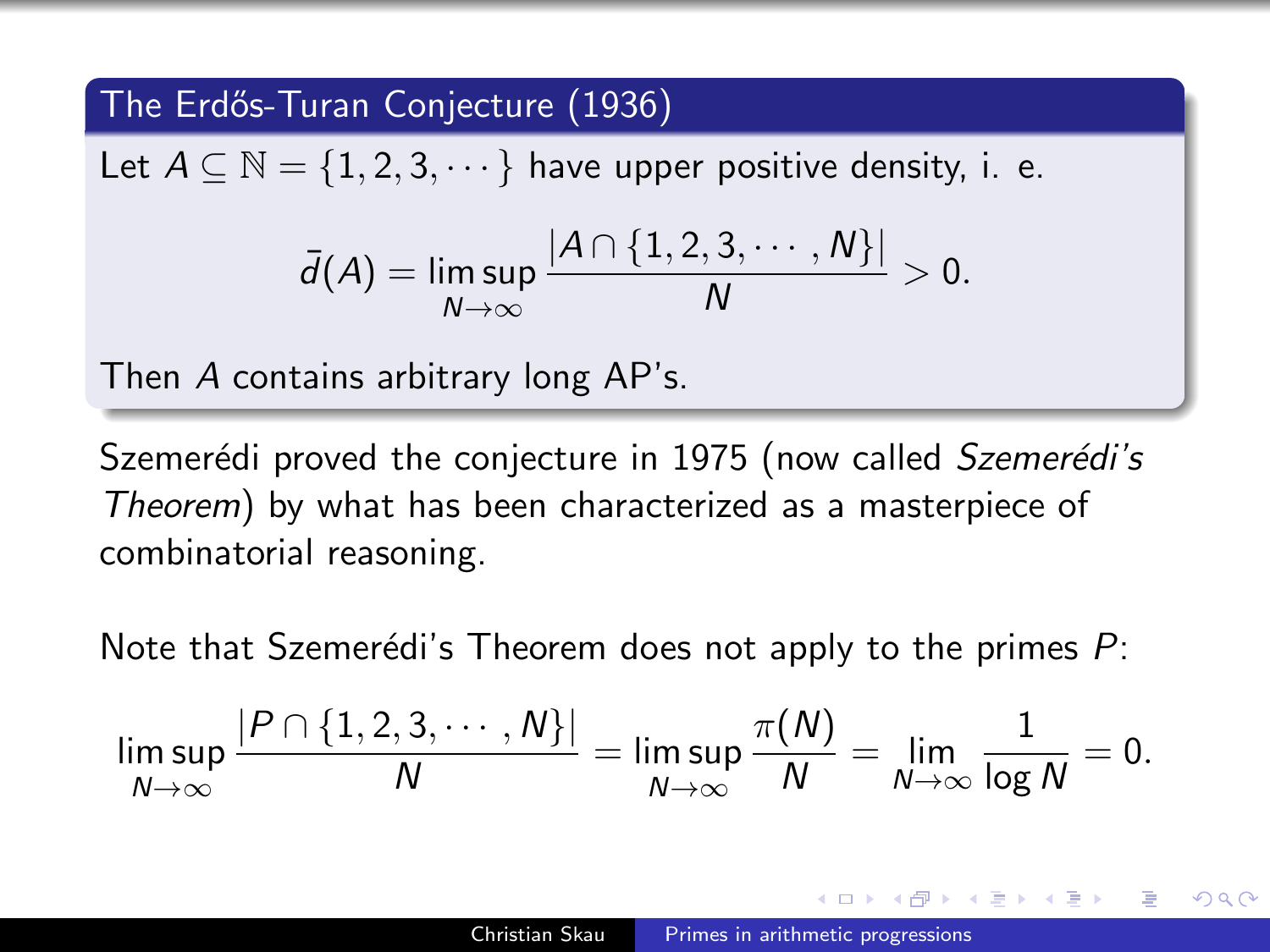#### Theorem A (Finitary version of Szemerédi's Theorem)

Let  $L \in \mathbb{N}$  and let  $0 < \delta \leq 1$ . There exists a natural number  $N_0(\delta, L)$  such that if  $N \ge N_0(\delta, L)$  and  $A \subseteq \{1, 2, 3, \cdots, N\}$  with  $|A| \geq \delta N$ , then A contains an AP of length L.

Note that if  $A = P \cap \{1, 2, 3, \cdot, N\}$ , then  $|A| = \pi(N)$ , and since  $\pi(N) \sim \frac{N}{\log N}$  $\frac{N}{\log N}$ , the inequality  $|A| \geq \delta N$  is not obtainable.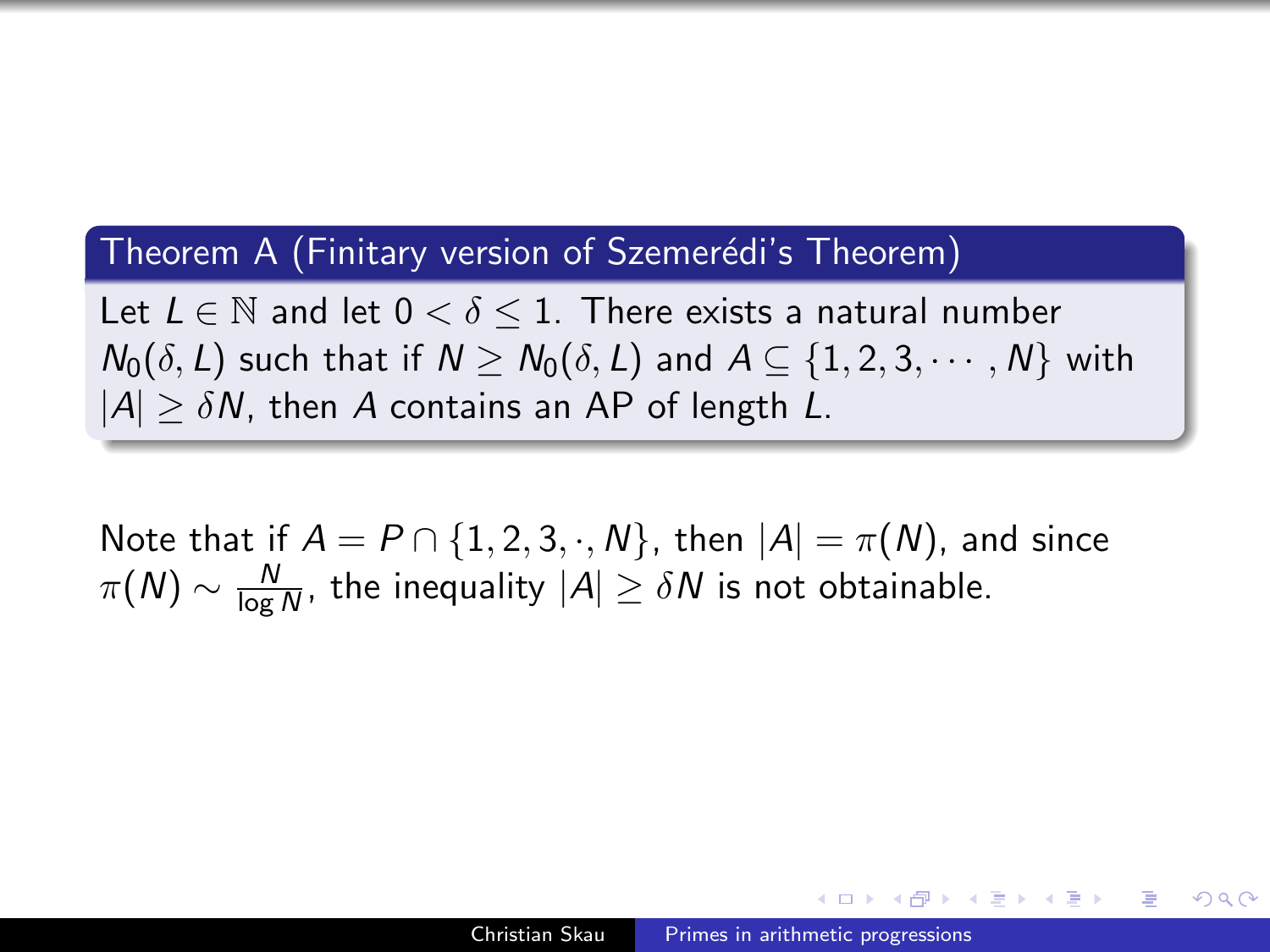1) Modify (the finitary version of) Szemerédi's theorem. They establish a certain "transference principle" whereby Szemerédi's theorem can be applied in a more general setting.

2) Use specific properties of the primes and their distribution based on the Selberg sieve.

$$
\liminf_{N \to \infty} \frac{p_{n+1} - p_n}{\log p_n} = 0; \text{Goldston, Pintz, Yildrim (2005)}
$$
\n
$$
\liminf_{N \to \infty} (p_{n+1} - p_n) \le 5414; \text{ Zhang (2013)}
$$
\n
$$
P = \{p_1 < p_2 < p_3 < \dots \}
$$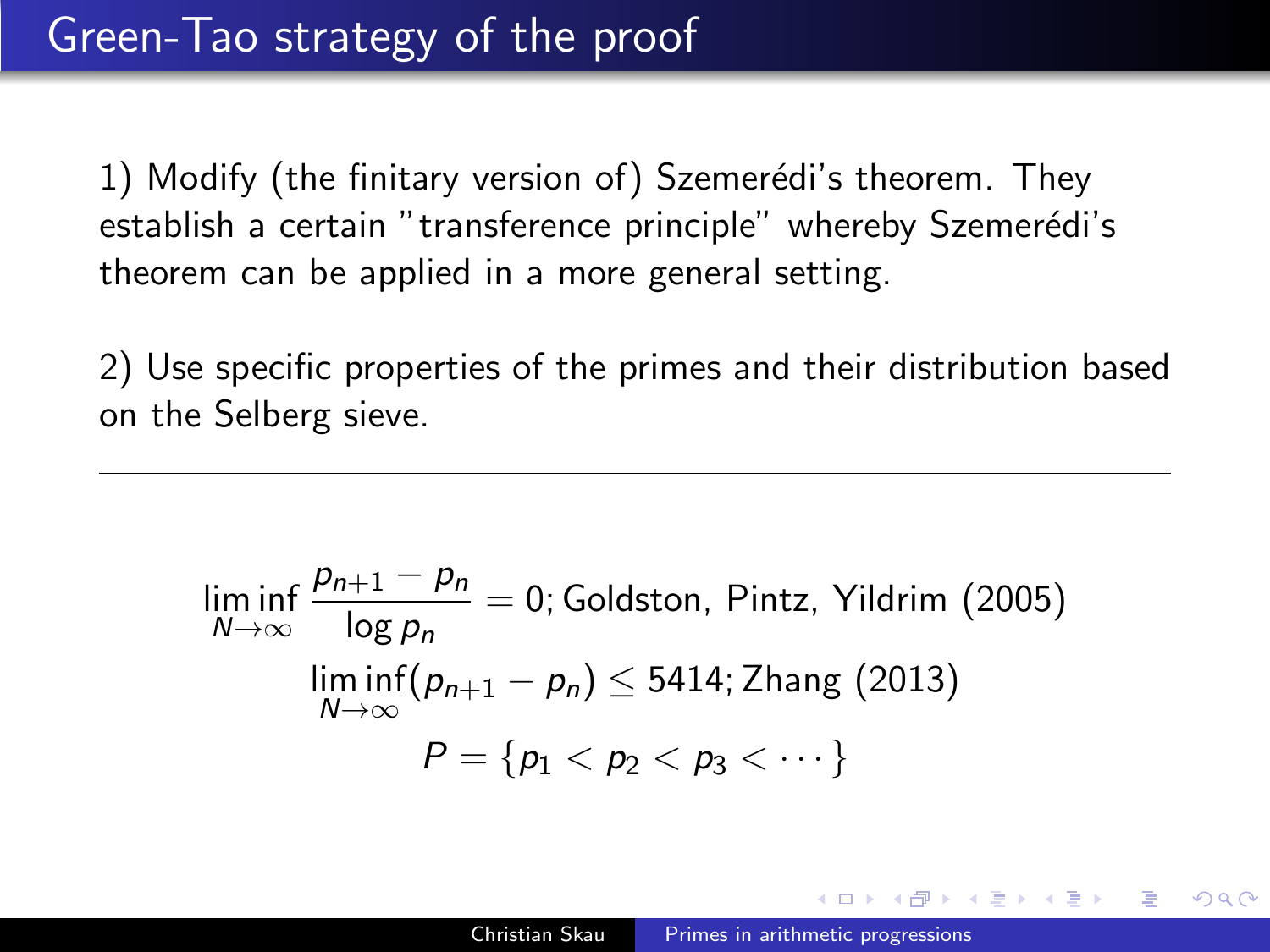# Measure-preserving dynamical system  $(X, \mathcal{B}, m, T)$

 $(X, \mathcal{B}, m)$  Lebesgue measure space;  $m(X) = 1$ .  $T : X \to X$ measure-preserving map, i. e.  $m(\mathcal{T}^{-1}B)=m(B)$  for all  $B\in\mathcal{B}.$ 

### Example 1

$$
X=\mathbb{T},\,\, \mathcal{T}=\rho_{\alpha}:[0,1)\rightarrow[0,1)\,(\text{mod 1}),\,\, t\rightarrow t+\alpha.
$$

 $m =$  Lebesgue measure

## Example 2 (Bernoulli shift)

$$
X = \prod_{-\infty}^{\infty} \{0, 1\}, \ T : X \to X, \ x(n) \to x(n+1), \ m = \prod_{-\infty}^{\infty} \mu, \ \mu(\{0\}) = \mu(\{1\}) = \frac{1}{2}
$$

- 4 国 8 14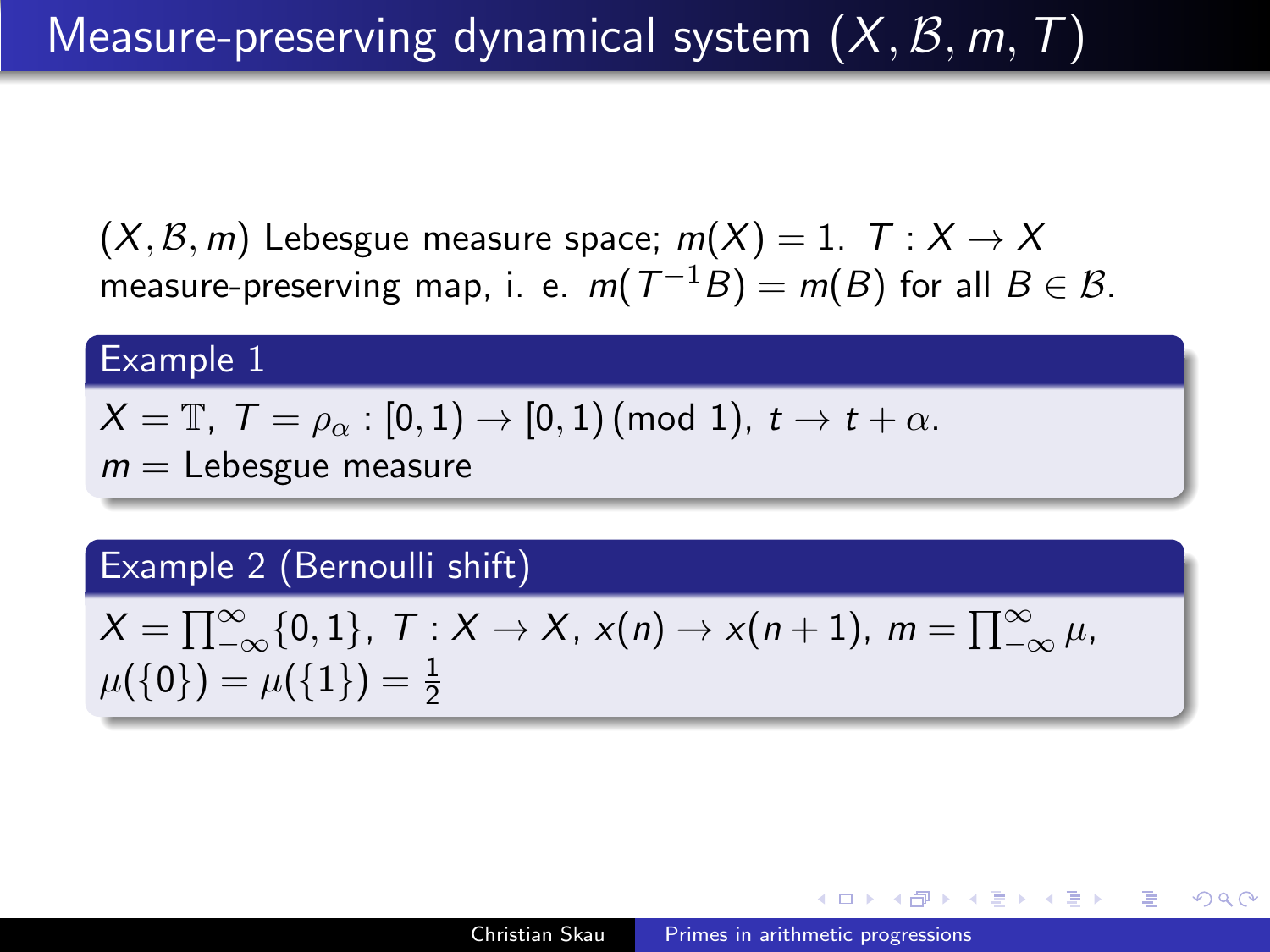Example 1 exhibits the "rigid" case.



Example 2 exhibits the "mixing" (or "random") case.



 $2Q$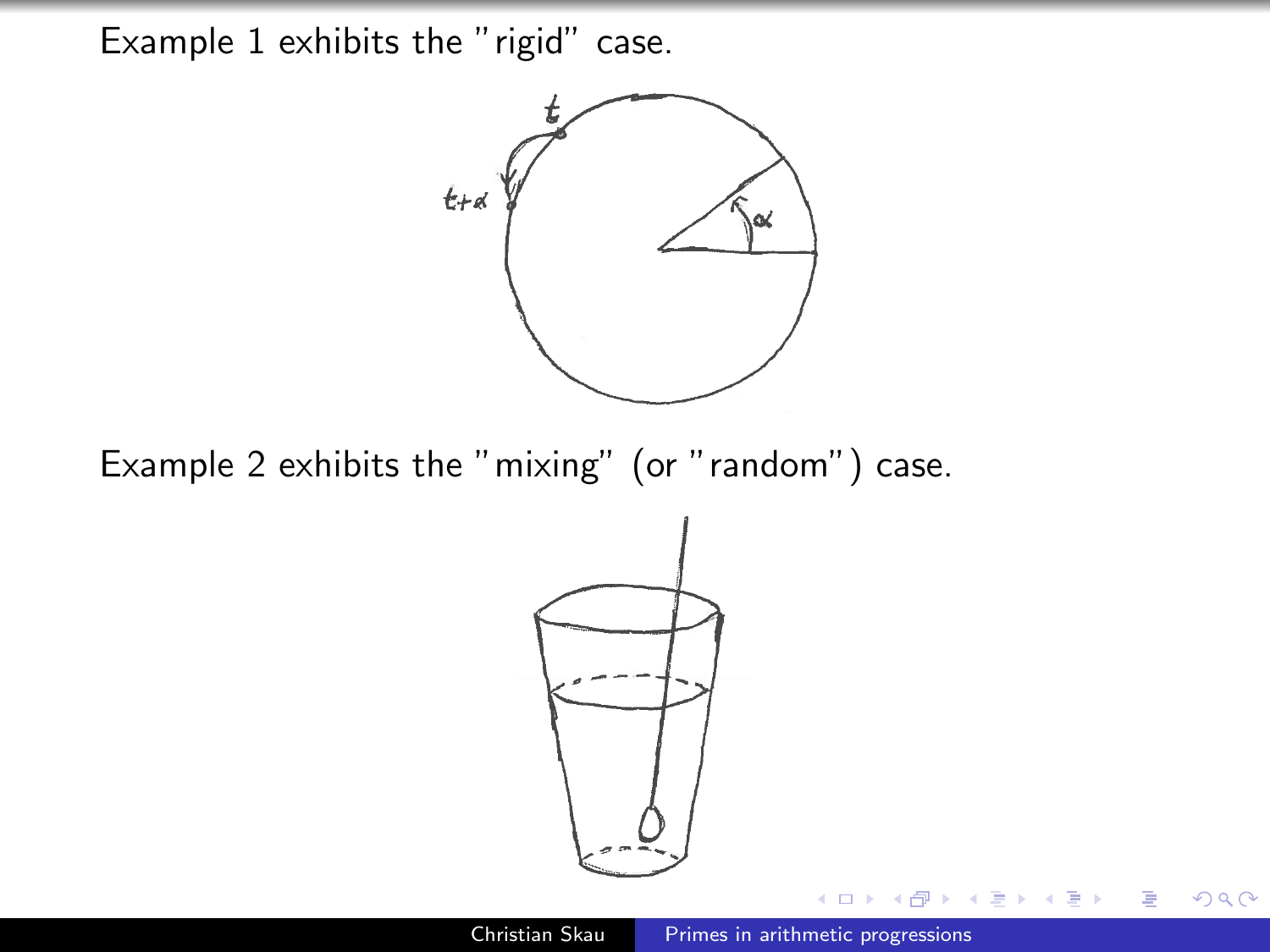

 $x \in E \cap T^{-n_1}E \cap T^{-n_2}E$ , and so  $E \cap T^{-n_1}E \cap T^{-n_2}E \neq \emptyset$ . (Equivalently:  $\chi_E \cdot \chi_E \circ T^{n_1} \cdot \chi_E \circ T^{n_2} \neq 0$ )

 $2Q$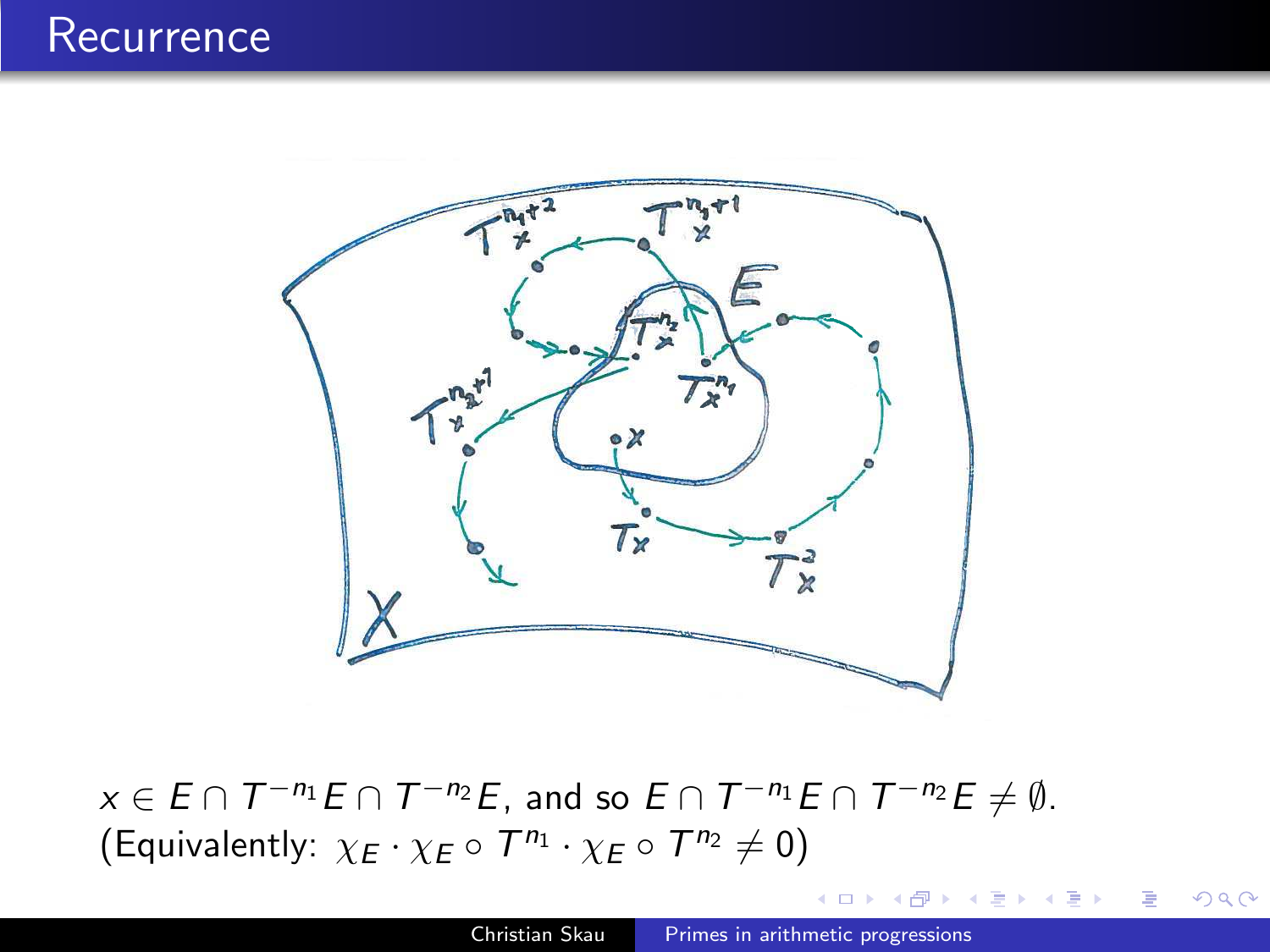In 1976 Furstenberg proved his Multiple Recurrence Theorem, which he showed was " equivalent" to Szemerédi's Theorem.





 $2990$ 

### Multiple Recurrence Theorem

Let  $(X, \mathcal{B}, m, T)$  be a measure-preserving system, and let  $L \in \mathbb{N}$ . For any  $E \in \mathcal{B}$  with  $m(E) > 0$  there exists  $n \in \mathbb{N}$  such that

$$
m(E \cap T^{-n}E \cap T^{-2n}E \cap \cdots \cap T^{-(L-1)n}E) > 0.
$$

(Equivalently: There exists  $B \subseteq E$ ,  $m(B) > 0$ , such that  $T^nB \subseteq E, T^{2n}B \subseteq E, \cdots, T^{(L-1)n}B \subseteq E$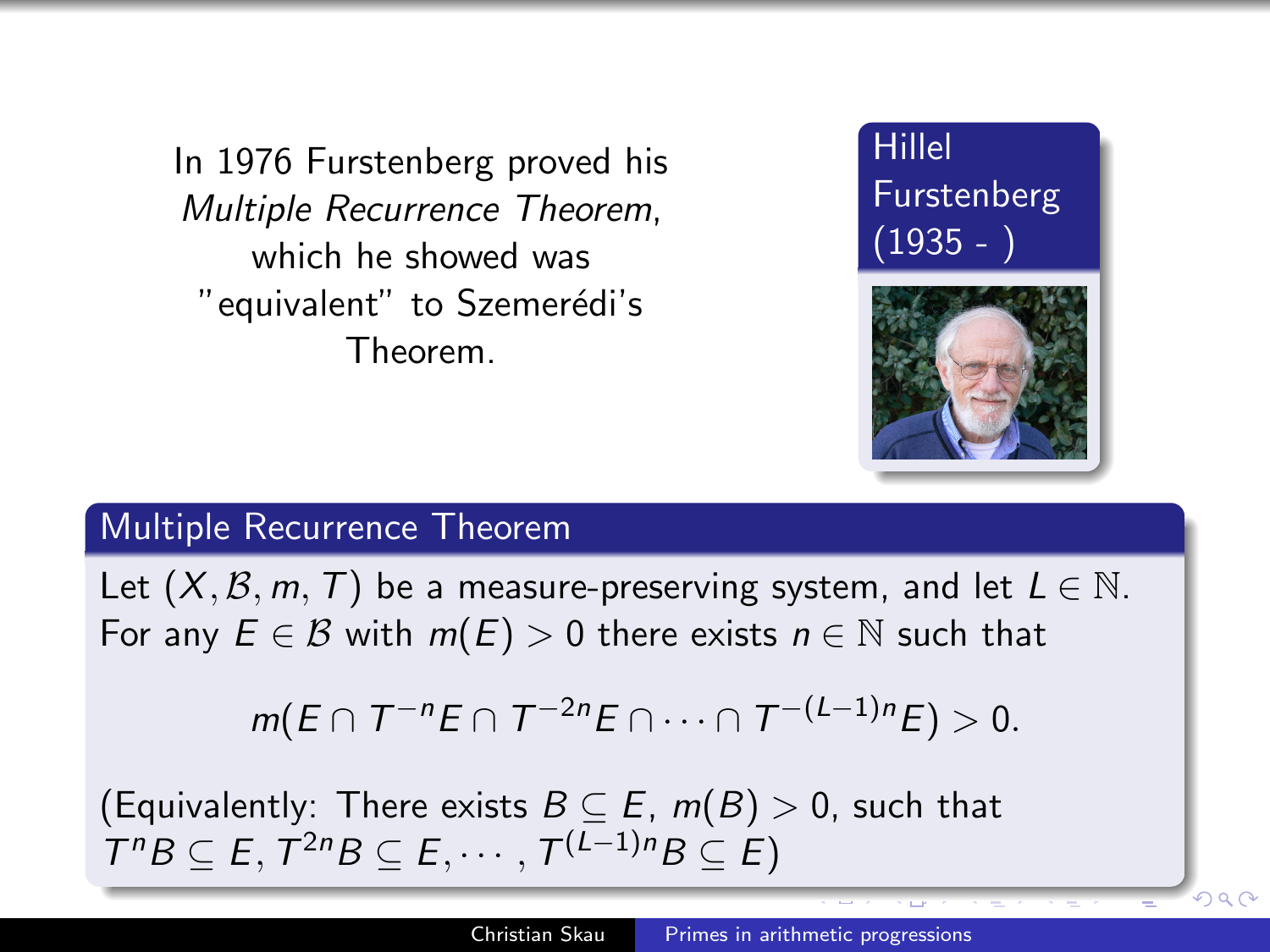A precursor of Furstenberg's Multiple Recurrence Theorem is Poincaré's Recurrence Theorem:

## Poincaré's Recurrence Theorem (1890)

Let  $(X, \mathcal{B}, m, T)$  be a measure-preserving dynamical system, and let  $L \in \mathbb{N}$ . For any  $E \in \mathcal{B}$ ,  $m(E) > 0$ , there exists distinct  $n_1, n_2, \cdots, n_{L-1}$  in N such that

$$
m(E \cap T^{-n_1}E \cap T^{-n_2}E \cap \cdots \cap T^{-n_{L-1}}E) > 0.
$$

Marc Kac: "There are many proofs of this theorem, all of which are almost trivial. We have here another example of an important and even profound fact whose purely mathematical content is very much on the surface."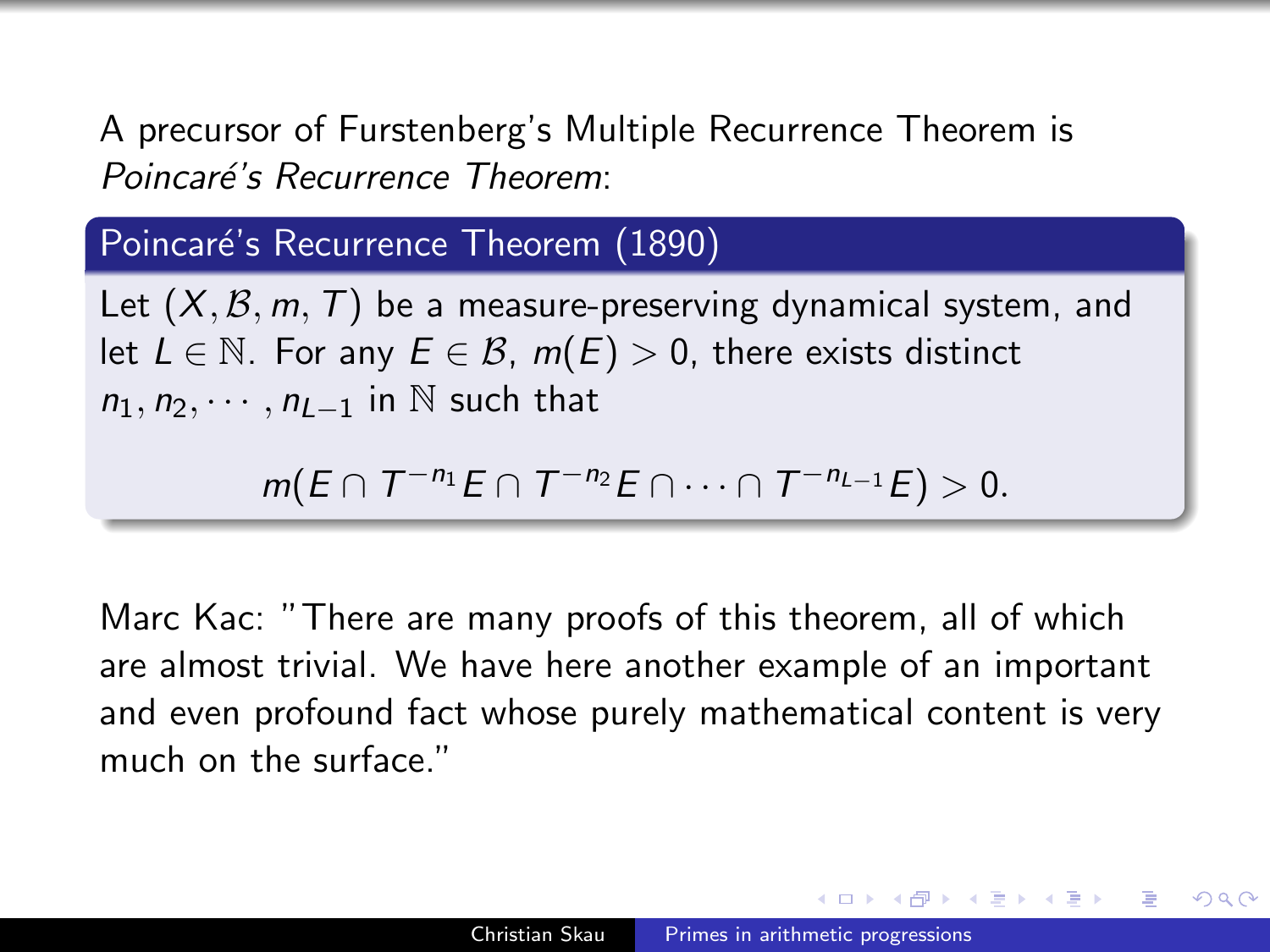Walter Gottschalk: "On occasions a mathematician will have an insight that is ahead of the time in the sense that the insight is not fully expressible in the mathematical theory and language developed at the moment. For example the Poincaré Recurrence Theorem as first stated and proved by Poincaré was strictly not meaningful. What was needed was the language of Lebesgue measure which came later."

 $\Omega$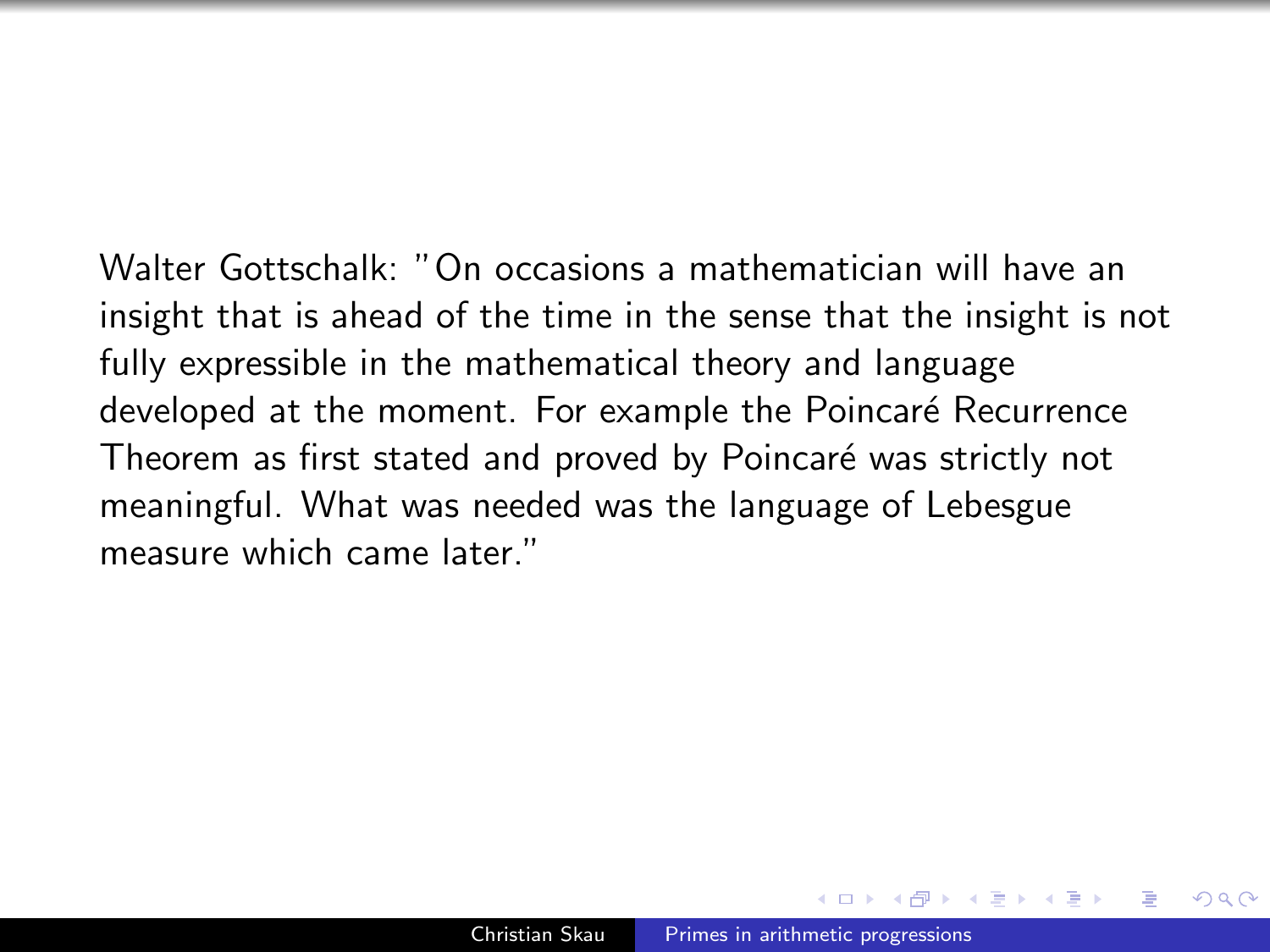

Hérmite: "Poincaré est un voyant auquel apparaissent les verités dans une vive luminière". ("Poincaré is a seer for whom the truth appears in a sharp light.")

Poincaré: "C'est ainsi, c'est comme cela". ("It's like that, it just is like that.")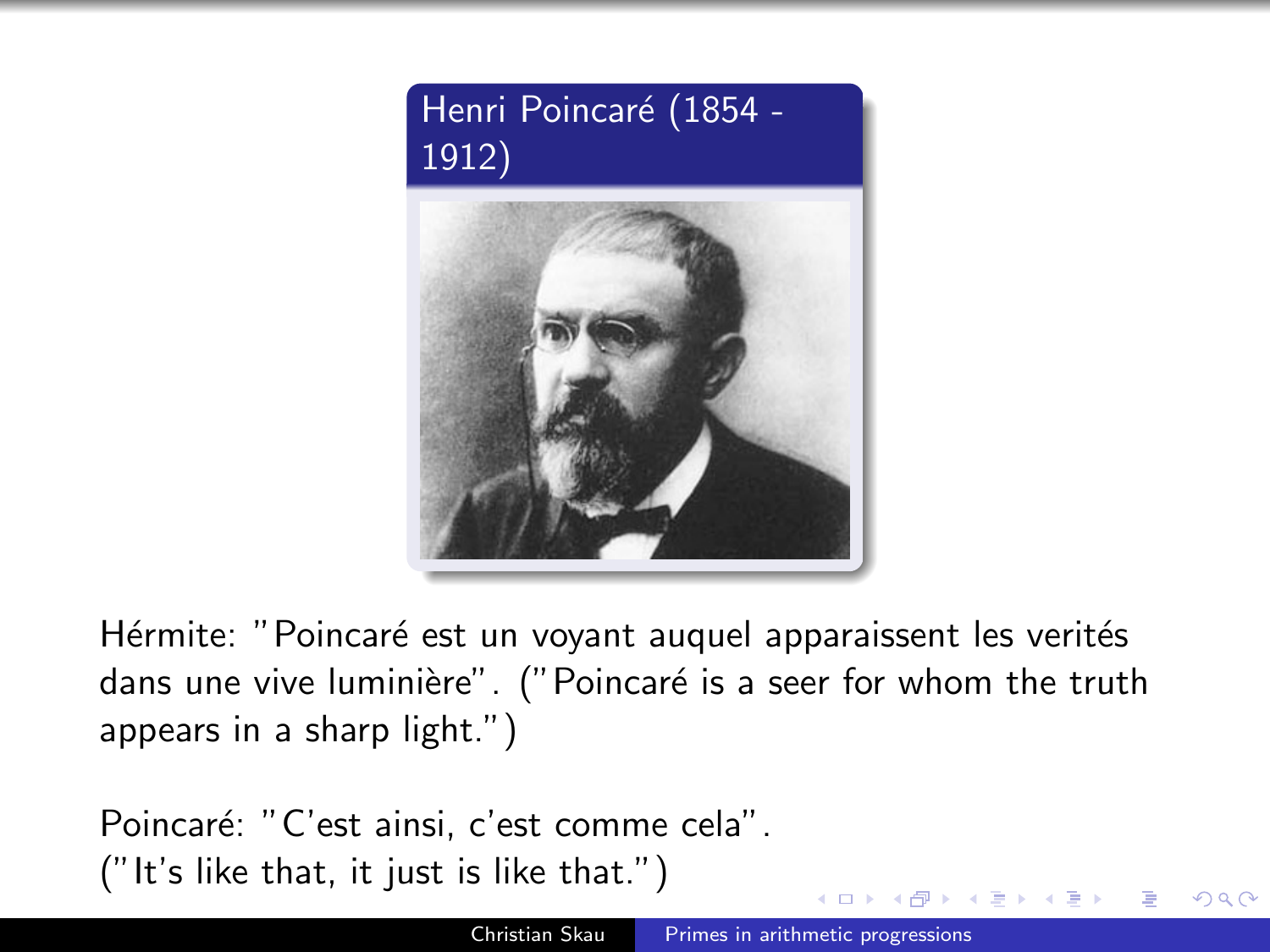Poincaré's original formulation of his recurrence theorem. (Section 8 of "Sur le problème des trois corps et les équations de la dynamique", Acta Mathematica 13 (1890), 1-270):

### Théorème I

Supposons que la point  $P$  reste à distance finie, et que la volume  $\int dx_1 dx_2 dx_3$  soit un invariant intégrale; si l'on considère une région  $r<sub>0</sub>$  quelconque, quelque petite que soit cette région, il y aura des trajectoires qui la transverseront une infinité de fois.

"Wiederkehreinwand" – controversy (1896). Ernst Zermelo ↔ Ludwig Boltzmann (Nietzsche!)

つくへ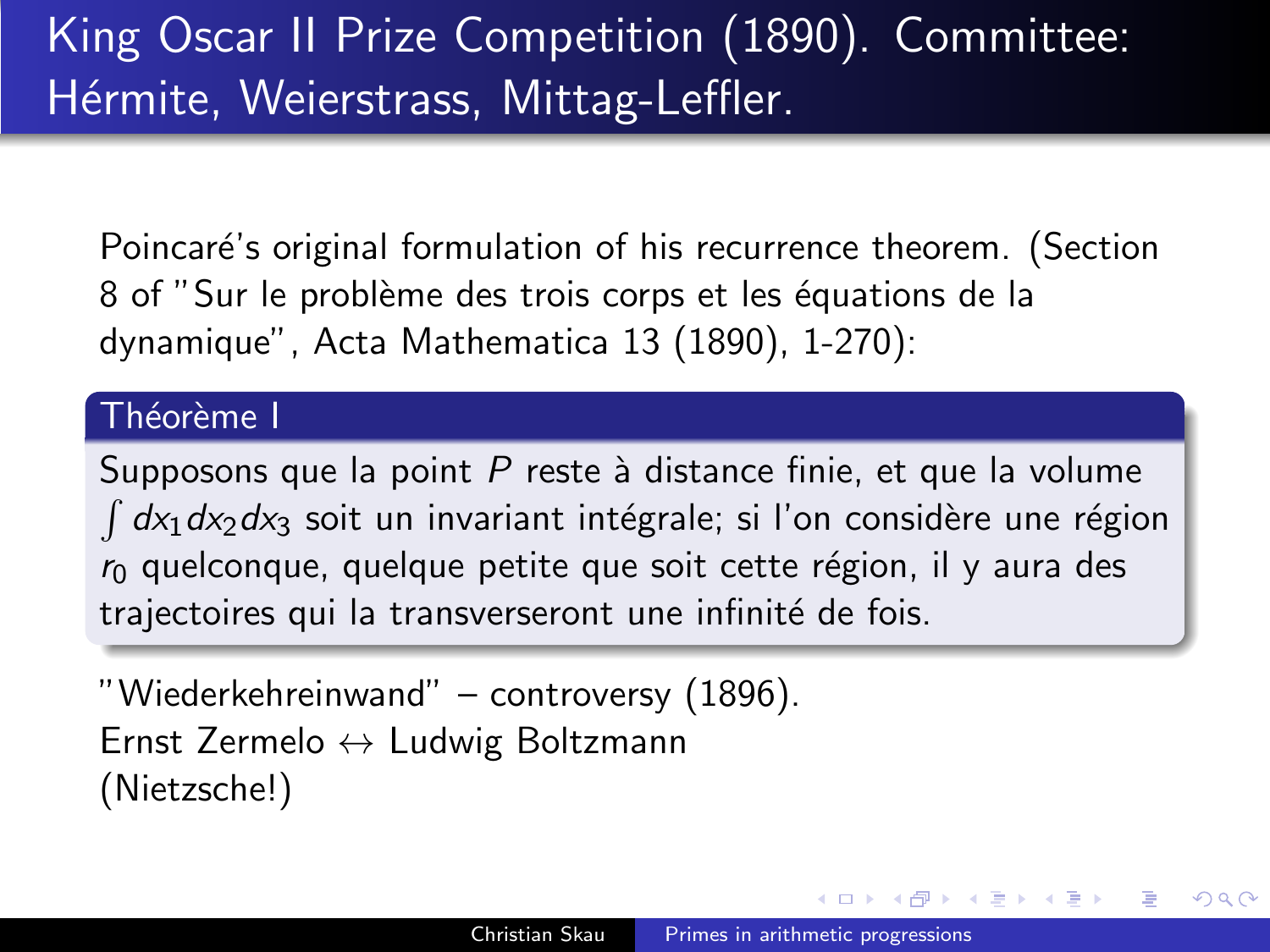# Classical Mechanics (n degrees of freedom)

$$
q = (q_1, q_2, \cdots, q_n), p = (p_1, p_2, \cdots, p_n)
$$
  

$$
x = (q, p) \in S \text{ (phase space)}
$$
  

$$
H = H(p, q) = K(p) + U(q) = E \text{ (energy, assumed constant)}
$$

$$
\frac{dq_i}{dt} = \frac{\partial H}{\partial p_i}, \frac{dp_i}{dt} = -\frac{\partial H}{\partial q_i} (i = 1, 2, \cdots, n)
$$

$$
X = \{(q, p) \in S | H(q, p) = E\}, T_t : X \to X, T_{t_1 + t_2}x = T_{t_1}(T_{t_2}x) x(t) = T_t x, x(0) = x(=(q_0, p_0)).
$$

### Liouville's Theorem

The "Hamilton-flow"  $\mathcal{T}_t:X\to X$  preserves the measure  $dm=\frac{dx}{\| {\rm grad} \; H \|},$  i. e.  $m( \, T_t B)=m(B)$  for all  $t\in \mathbb{R}, \; B\in \mathcal{B}.$ 

 $200$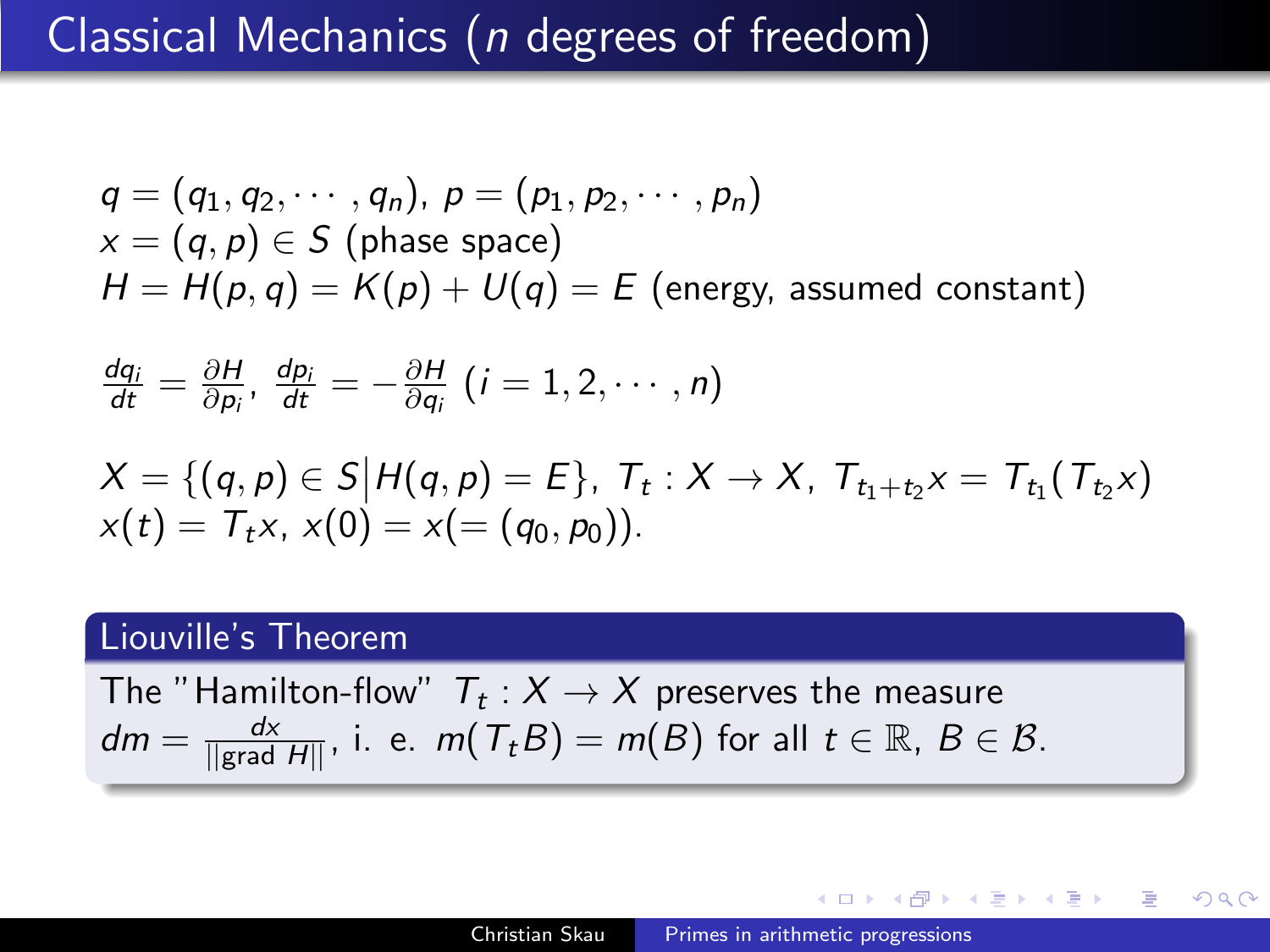

$$
f\in L^1(X,m), \ dm=\tfrac{dx}{\|{\rm grad}\ H\|}
$$

Boltzmann's Ergodic Hypthesis:

$$
\lim_{T \to \infty} \frac{1}{T} \int_0^T f(T_t x) dt = \int_X f dm
$$

for a.a.  $x \in X$ . Discretizing:

$$
\lim_{N\to\infty}\frac{1}{N}\sum_{i=0}^{N-1}f(T^nx)=\int_Xf\,dm
$$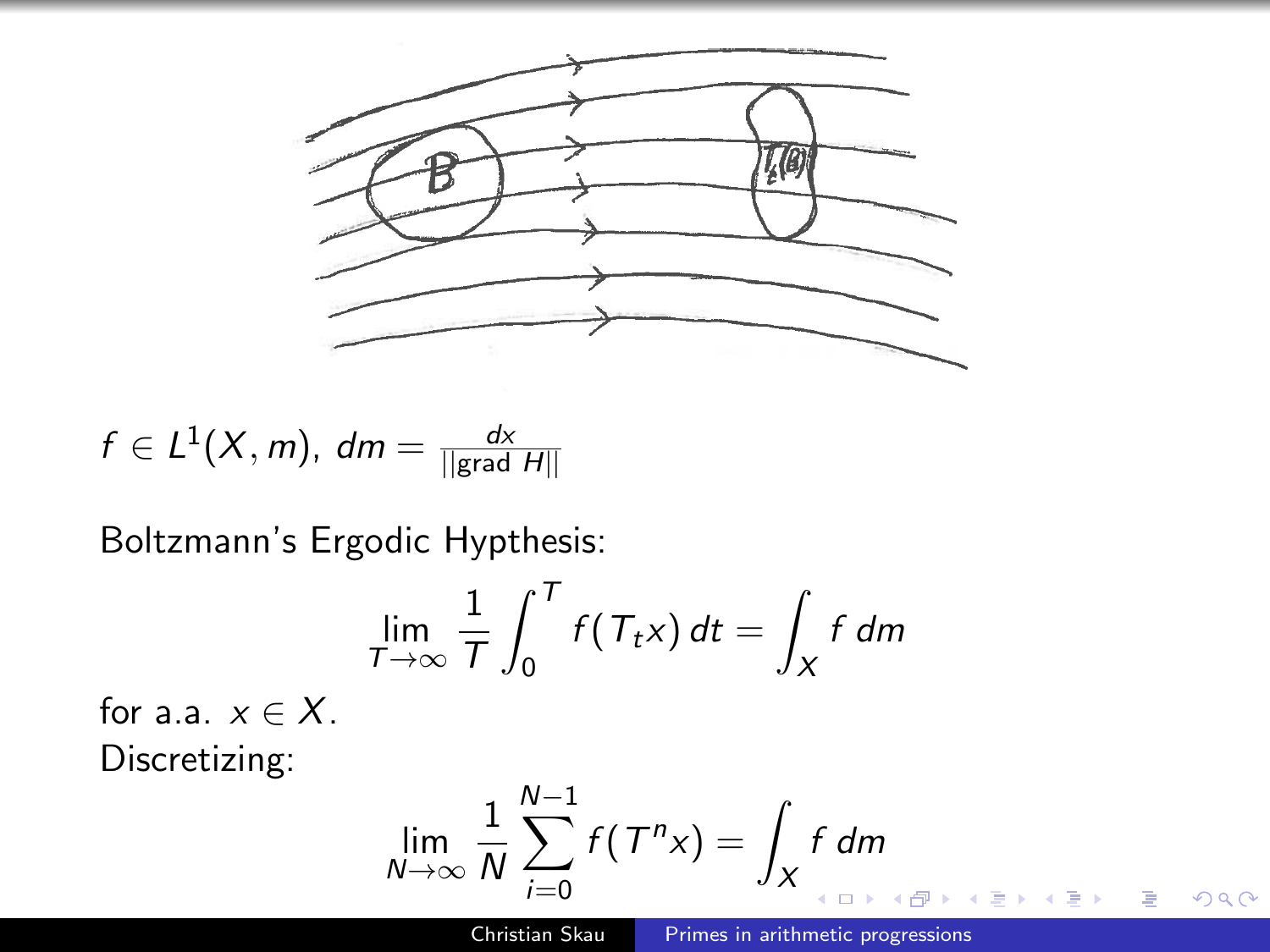Let  $A \subset \mathbb{Z}$ . Assume

$$
A\cap (A-n_1)\cap (A-n_2)\cap \cdots \cap (A-n_L)\neq \emptyset
$$

where  $n_1, n_2, \dots, n_l \in \mathbb{N}$ . There exists  $a \in A$  such that  $a, a + n_1, a + n_2, \dots, a + n_l$  lie in A. In particular, if  $n_1 = b, n_2 = 2b, \dots, n_l = Lb$  then  $a, a + b, a + 2b, \dots, a + Lb$  lie in A.

(Equivalently:  $\chi_A(a)\chi_A(a+b)\chi_A(a+2b)\cdots\chi_A(a+Lb)\neq 0$ )

つくへ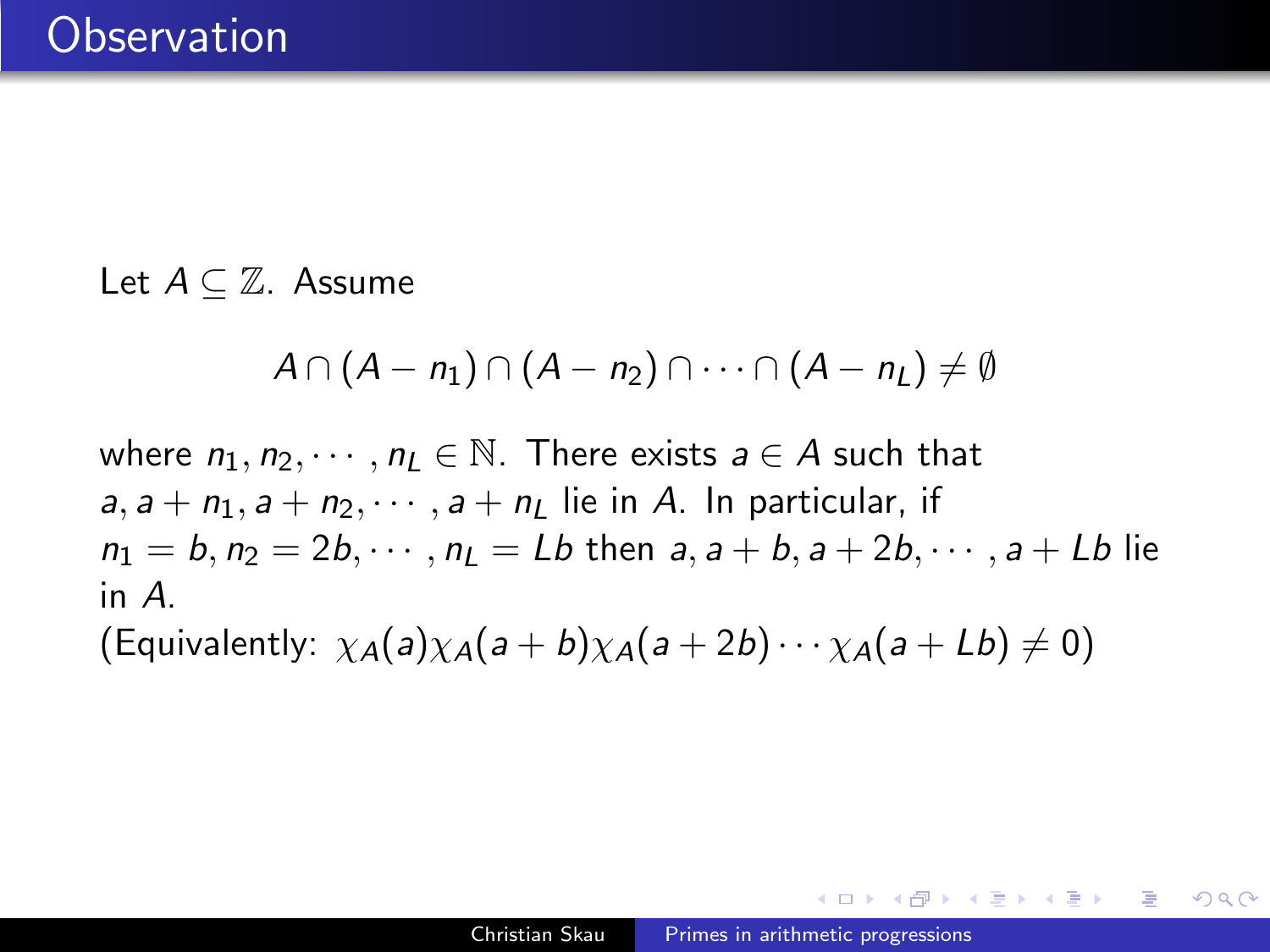## Erdős-Turan Conjecture (1936)

Let  $A \subset \mathbb{Z}$  have upper positive density, i. e.

$$
\bar{d}(A) = \limsup_{b_k - a_k \to \infty} \frac{|A \cap [a_k, b_k)|}{b_k - a_k} > 0.
$$

Then A contains arbitrarily long arithmetic progressions.

(1952) Klaus Roth: Length 3 (1969) Endre Szemerédi: Length 4 (1975) Endre Szemerédi: Arbitrary length! (1976) Hillel Furstenberg: Ergodic-theoretic proof.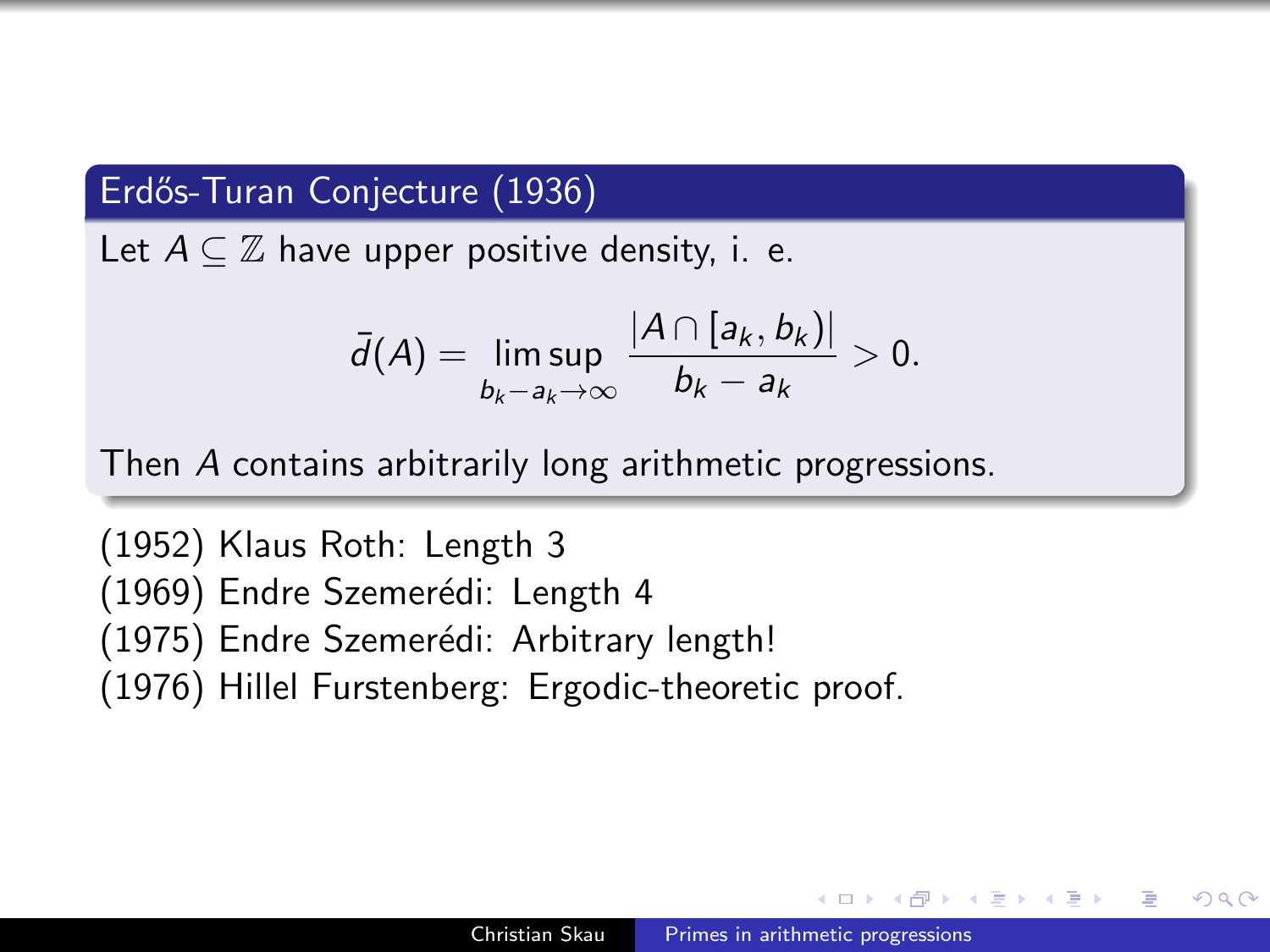#### Theorem (Furstenberg's Correspondence Principle)

Let  $A \subseteq \mathbb{Z}$ , where  $\overline{d}(A) > 0$ . There exists a measure-preserving dynamical system  $(X, \mathcal{B}, m, T)$  and a set  $E \in \mathcal{B}$  such that  $m(E) = \bar{d}(A)$ . Furthermore, for every  $L \in \mathbb{N}$  and for arbitrary  $n_1, n_2, \cdots, n_l \in \mathbb{Z}$ , we have  $\bar{d}(A \cap (A - n_1) \cap \cdots \cap (A - n_L)) \geq m(E \cap T^{-n_1}E \cap \cdots \cap T^{-n_L}E).$ 

Proof sketch. Let  $x_0 \in \prod_{-\infty}^{\infty} \{0,1\}$  be defined by

$$
x_0(n) = \begin{cases} 1 & \text{if } n \in A \\ 0 & \text{if } n \notin A \end{cases}
$$

Let  $X = \{T^n x_0 | n \in \mathbb{Z}\}$ , where  $T : X \to X$  is the shift map:  $x(m) \rightarrow x(m+1)$ .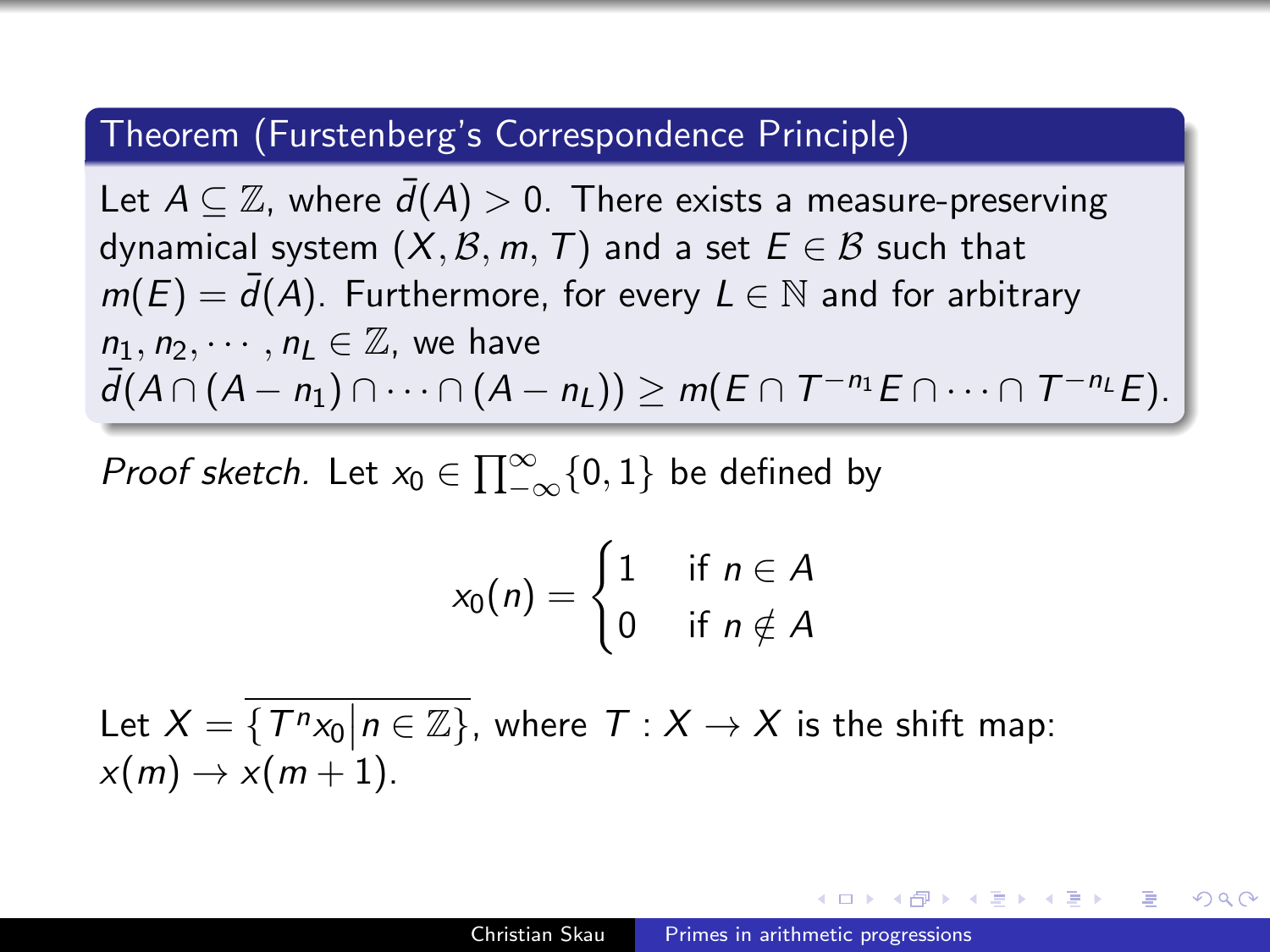Define  $F: C(X) \to \mathbb{R}$  by

$$
F(f) = \lim_{k \to \infty} \frac{1}{b_k - a_k} \sum_{n = a_k}^{b_k - 1} f(T^n x_0)
$$

where  $[a_k, b_k)$  are the intervals that "determine"  $\bar{d}(A)$ . Then  $F > 0$ ,  $F(1) = 1$ ,  $F(f \circ T) = F(f)$ . By Riesz' representation theorem there exists a  $T$ -invariant probability measure m on  $X$ such that  $F(f) = \int_X f dm$ . Let  $E = \{x \in X | x(0) = 1\}$ . Define  $\phi \in C(X)$  by  $\phi(z) = z(0)$ , where  $z \in X$ . Then

$$
F(\phi) = \lim_{k \to \infty} \frac{1}{b_k - a_k} \sum_{n = a_k}^{b_k - 1} (T^n x_0)(0) = \lim_{k \to \infty} \frac{|A \cap [a_k, b_k)|}{b_k - a_k} = \bar{d}(A)
$$

We get:

$$
m(E)=\int_X \phi dm=F(\phi)=\bar{d}(A).
$$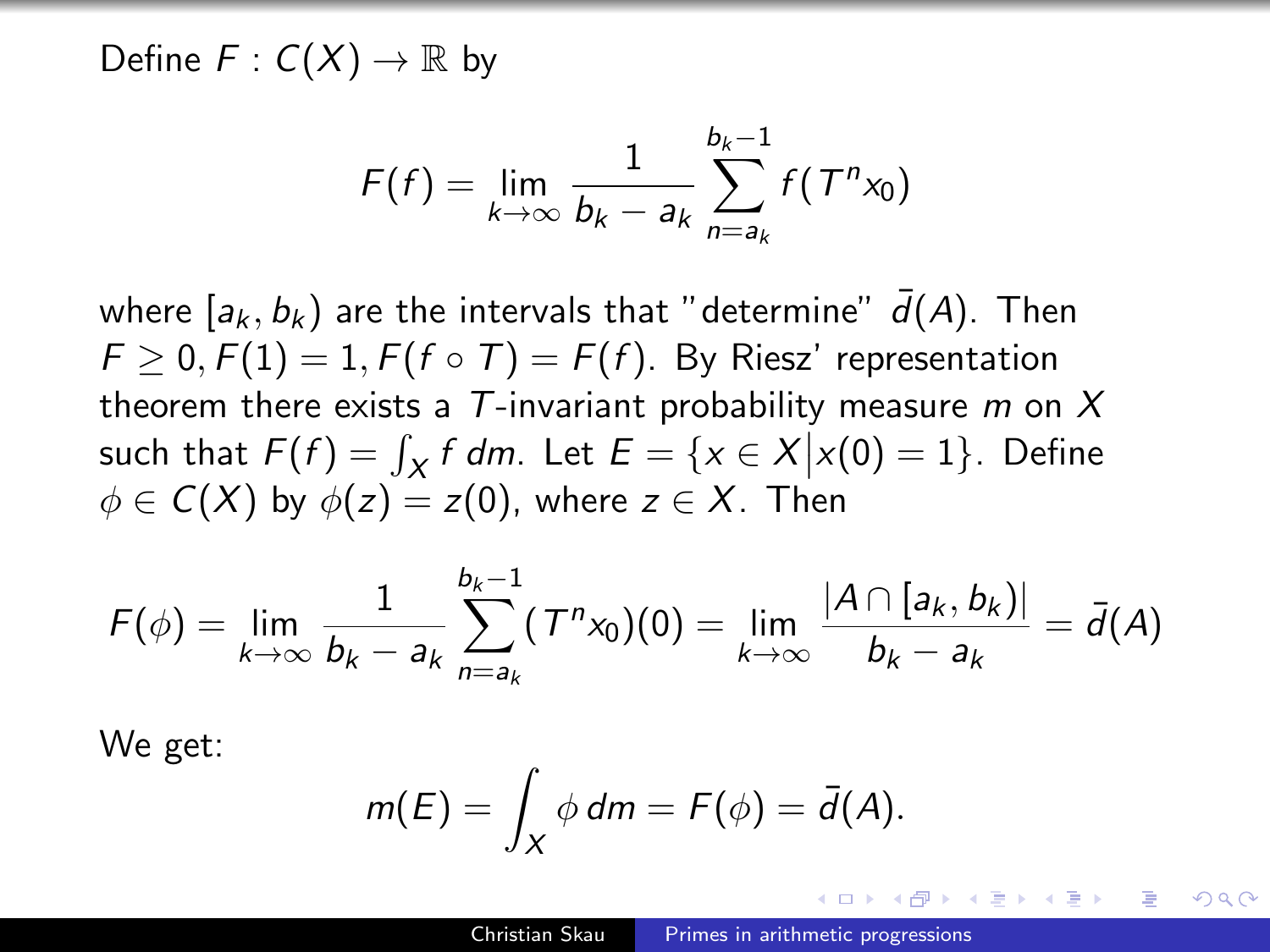### Theorem B (Finitary version of Szemerédi's Theorem)

Let  $0 < \delta < 1$  and let  $L > 2$  be a natural number. If N is sufficiently large and  $f : \mathbb{Z}_N \to \mathbb{R}$  is a function such that  $0 \le f(x) \le 1$  for all  $x \in \mathbb{Z}_N$  and  $\mathbb{E}(f(x)|x \in \mathbb{Z}_N) \ge \delta$ , then  $\mathbb{E}(f(x)f(x+r)\cdots f(x+Lr)|x, r\in\mathbb{Z}_N)\geq c(L,\delta)$  where  $c(L, \delta) > 0$  does not depend on f or N.

$$
\mathbb{E}(f(x)|x \in \mathbb{Z}_N) = \frac{1}{N} \sum_{x \in \mathbb{Z}_N} f(x).
$$
  

$$
\mathbb{E}(f(x,y)|x,y \in \mathbb{Z}_N) = \frac{1}{N^2} \sum_{x,y \in \mathbb{Z}_N} f(x,y).
$$

ഹൈ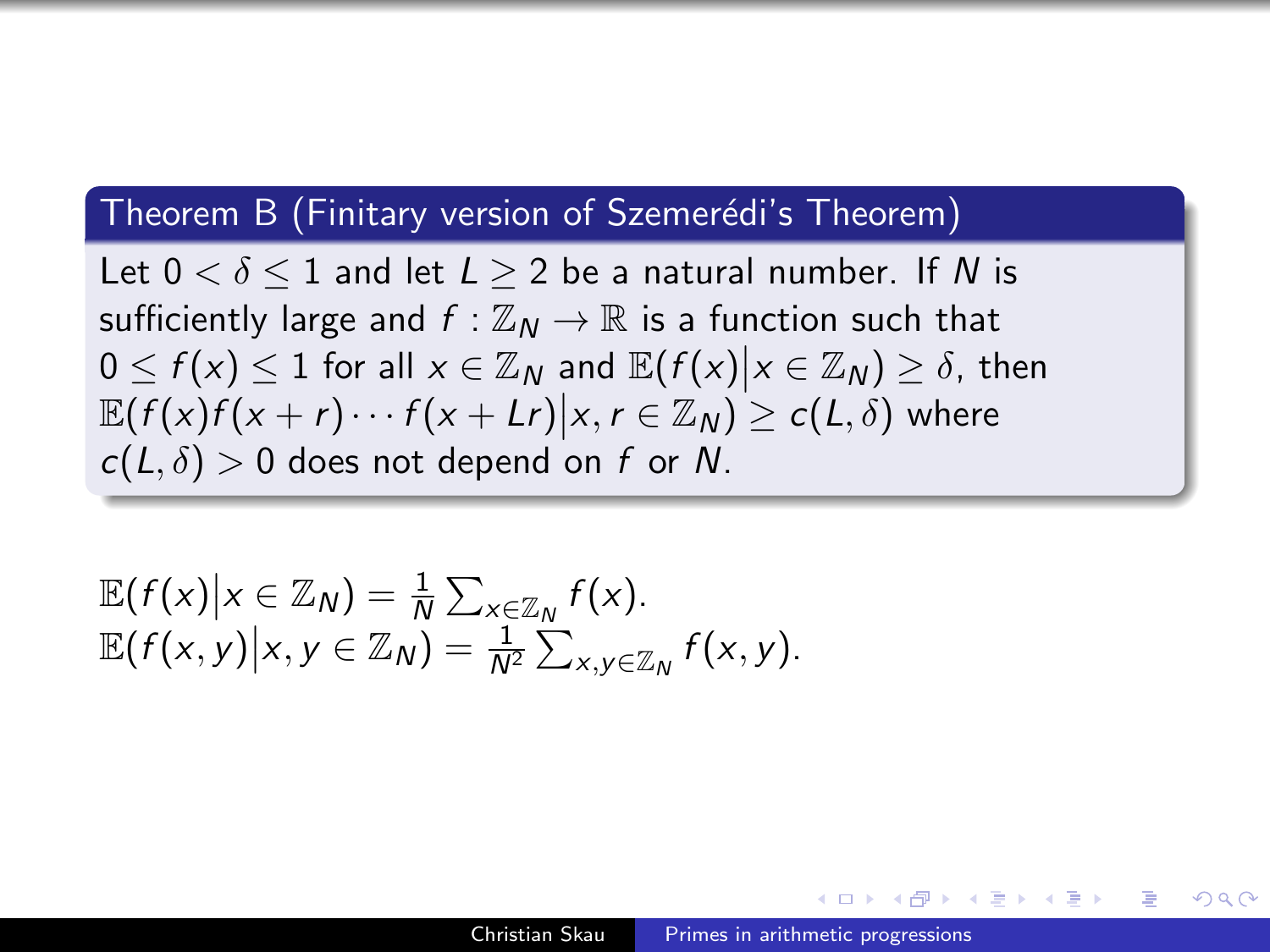In particular, choose  $f = \chi_A$ , where  $A \subseteq \mathbb{Z}_N$  satisfies  $|A| \geq \delta N$ . Then

$$
\mathbb{E}(\chi_A(x)|x\in\mathbb{Z}_N)=\frac{1}{N}\sum_{x\in\mathbb{Z}_N}\chi_A(x)=\frac{|A|}{N}\geq\delta.
$$

Then

$$
\mathbb{E}(\chi_A(x)\chi_A(x+r)\cdots\chi_A(x+Lr)|x,r\in\mathbb{Z}_N)\geq c(L,\delta)>0.
$$

Hence there exist  $x, r \in \mathbb{Z}_N$  such that

$$
\chi_A(x)\chi_A(x+r)\cdots\chi_A(x+Cr)=1.
$$

This is equivalent to say that  $x, x + r, x + 2r, \dots, x + Lr$  lie in A.

つくへ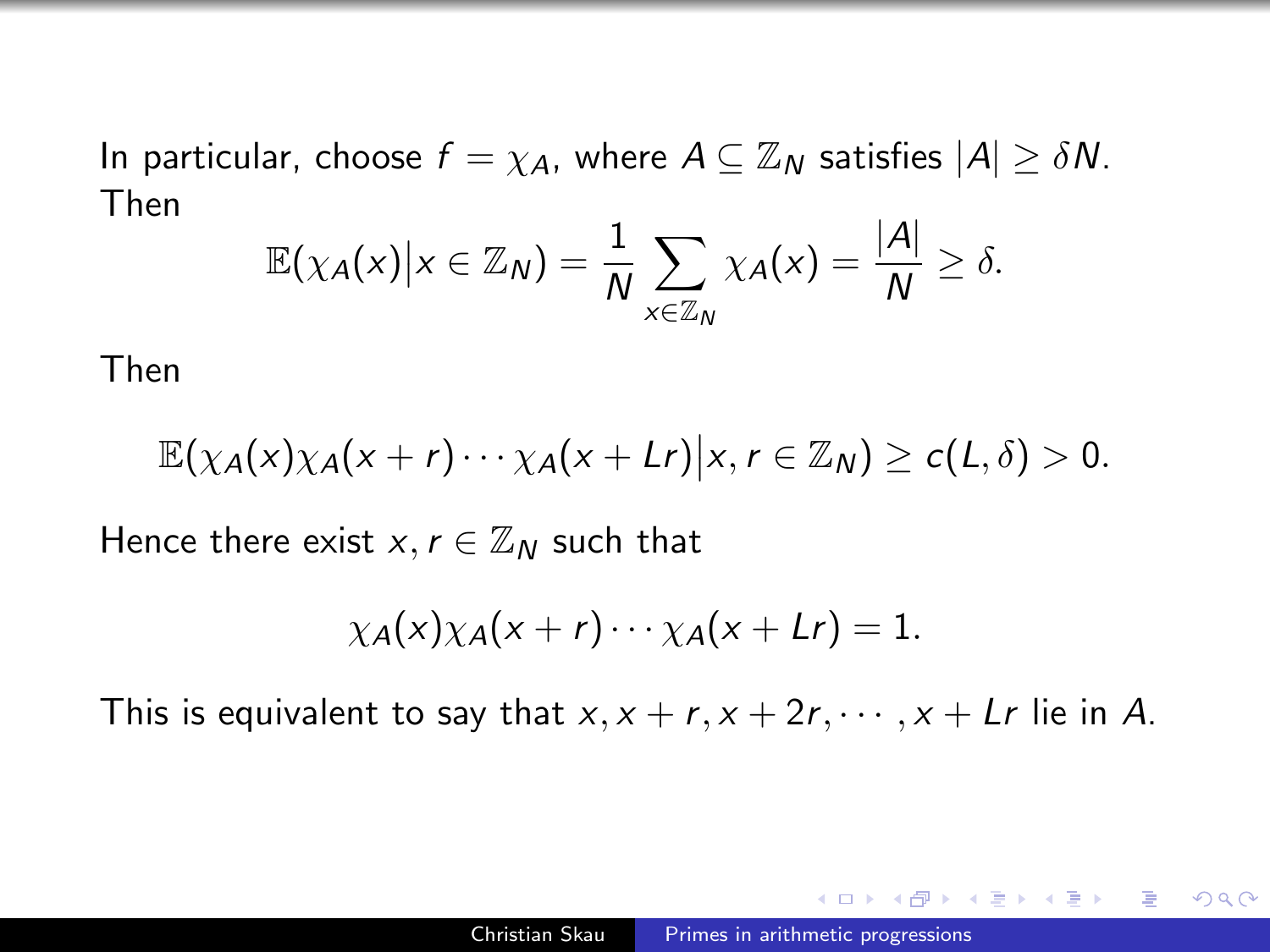Optimistically, choose  $f = \chi_P$ , where P denotes the prime numbers. We get

$$
\mathbb{E}(\chi_P(x)|x\in\mathbb{Z}_N)=\frac{1}{N}\sum_{x\in\mathbb{Z}_N}\chi_P(x)=\frac{|P\cap\{1,2,\cdots,N\}|}{N}
$$

However,  $\frac{\pi(N)}{N}\sim \frac{1}{\log N}\to 0$  as  $N\to \infty$ , so the hypotheses of Theorem B are not satisfied.

 $QQ$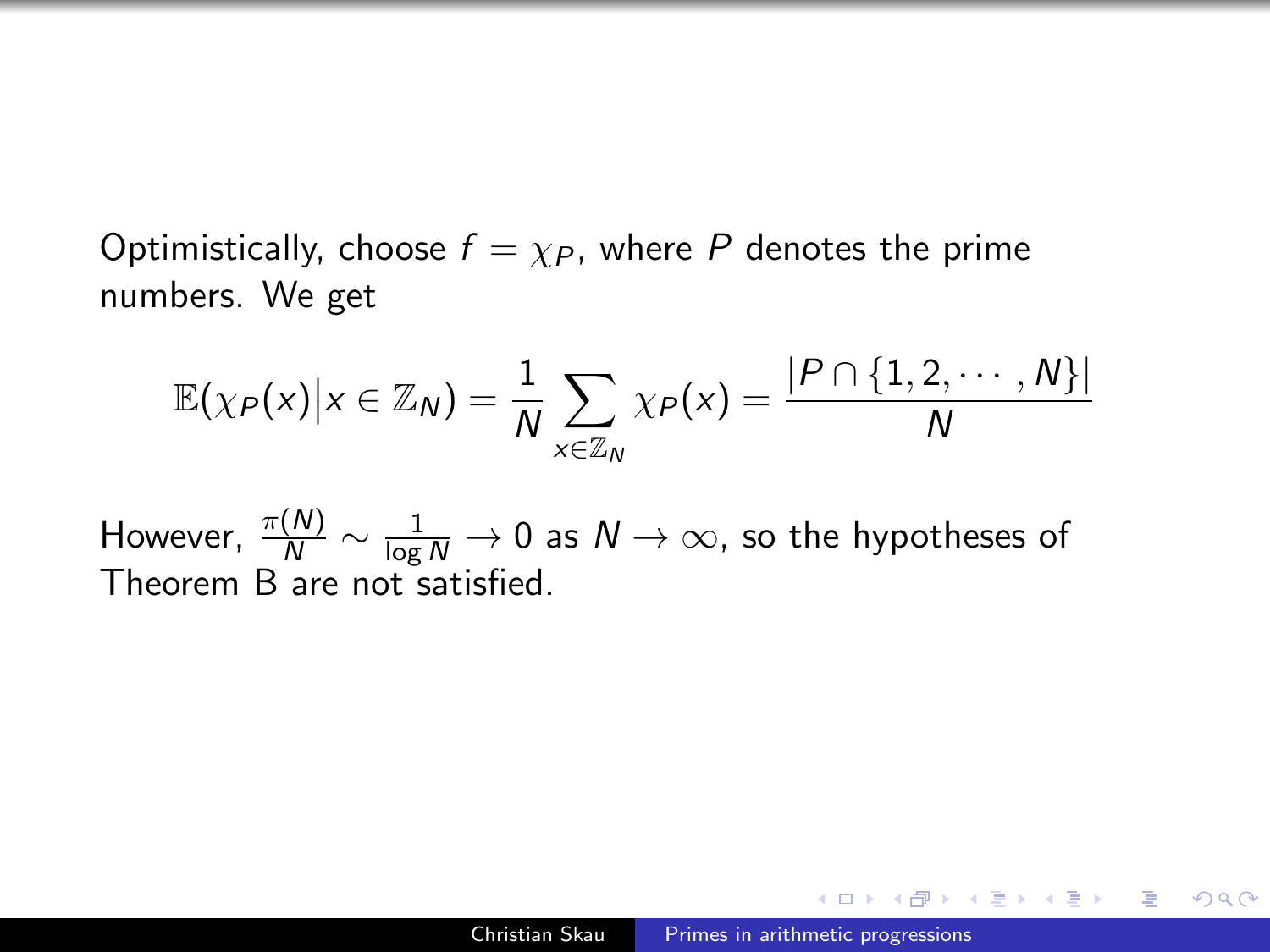The main idea of the Green/Tao proof is an ingenious way of getting around the difficulty that the primes less than N do not form a dense subset of  $\{1, 2, \cdots, N\}$ . They exploit the fact that one has a lot of control over random (or random-like, also called quasirandom) sets. In particular, there are various results that assert that, if X is a random-like set and Y is a subset of X that is dense in X (in the sense that  $|Y|/|X|$  is bounded below by a positive constant), then  $Y$  behaves in a way that is analogous to how a dense set (in the ordinary sense) would behave; that is, sparse sets can be handled if you can embed them densely into random-like sets.

 $\Omega$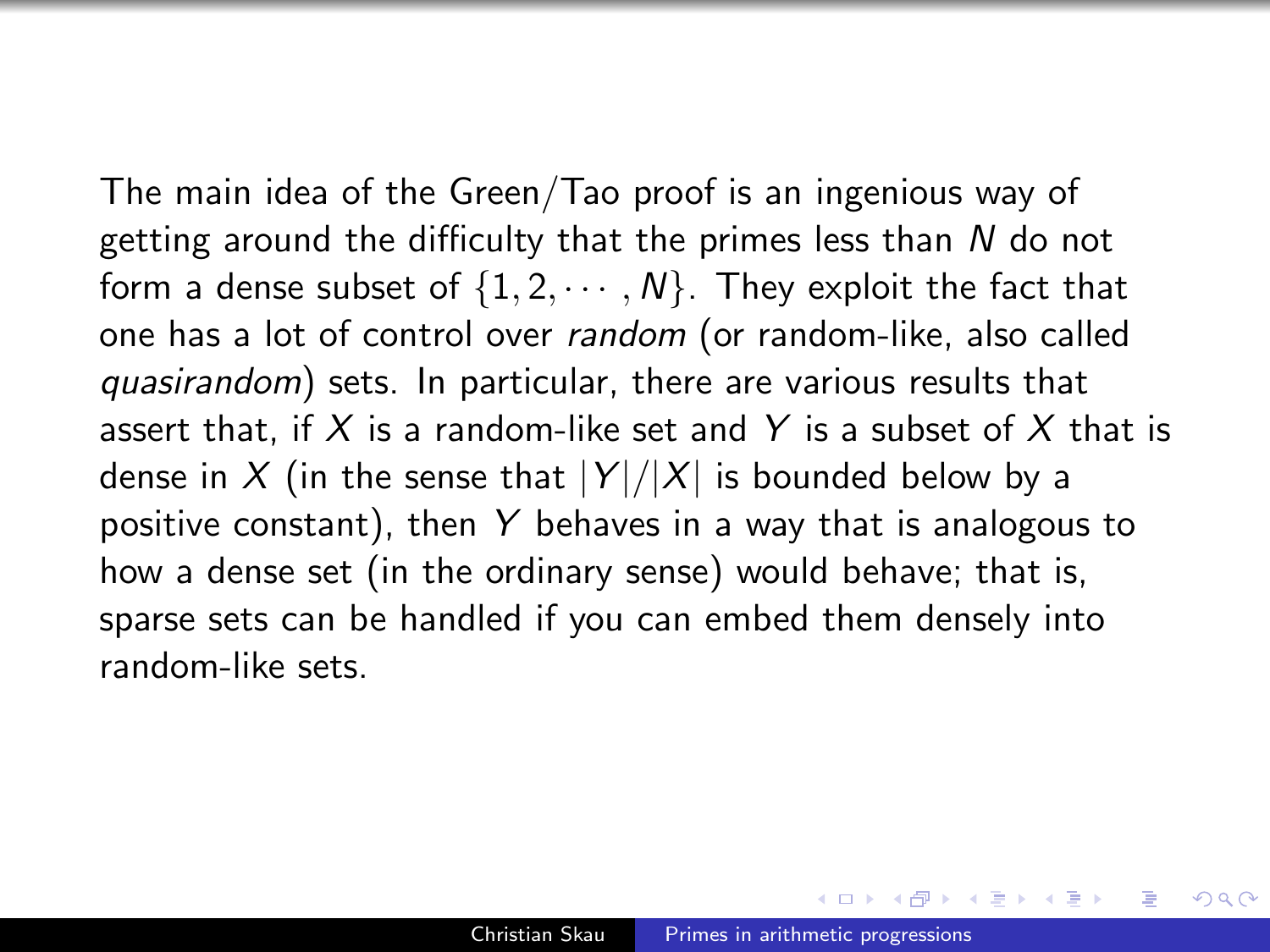Find a function  $\nu : \mathbb{Z}_N = \{1, 2, \cdots, N\} \rightarrow \mathbb{R}_+$  that dominates P, i.e.  $\chi_p(n) \leq \nu(n)$  for all  $n \in \mathbb{Z}_N$ , and such that P has positive density with respect to  $\nu$ , i. e.  $\sum_{n\leq N}\chi_{\bm p}(n)\geq c\sum_{n\leq N}\nu(n),$ where  $c > 0$ .

The choice of  $\nu$  is very subtle: One needs to establish specific properties of  $\nu$  (which one is unable to do for  $\chi_p$ ). In particular, one needs asymptotic bounds on sums of the type

$$
\sum_{n\leq N}\nu(n+k)\nu(n+2k)\cdots\nu(n+mk)
$$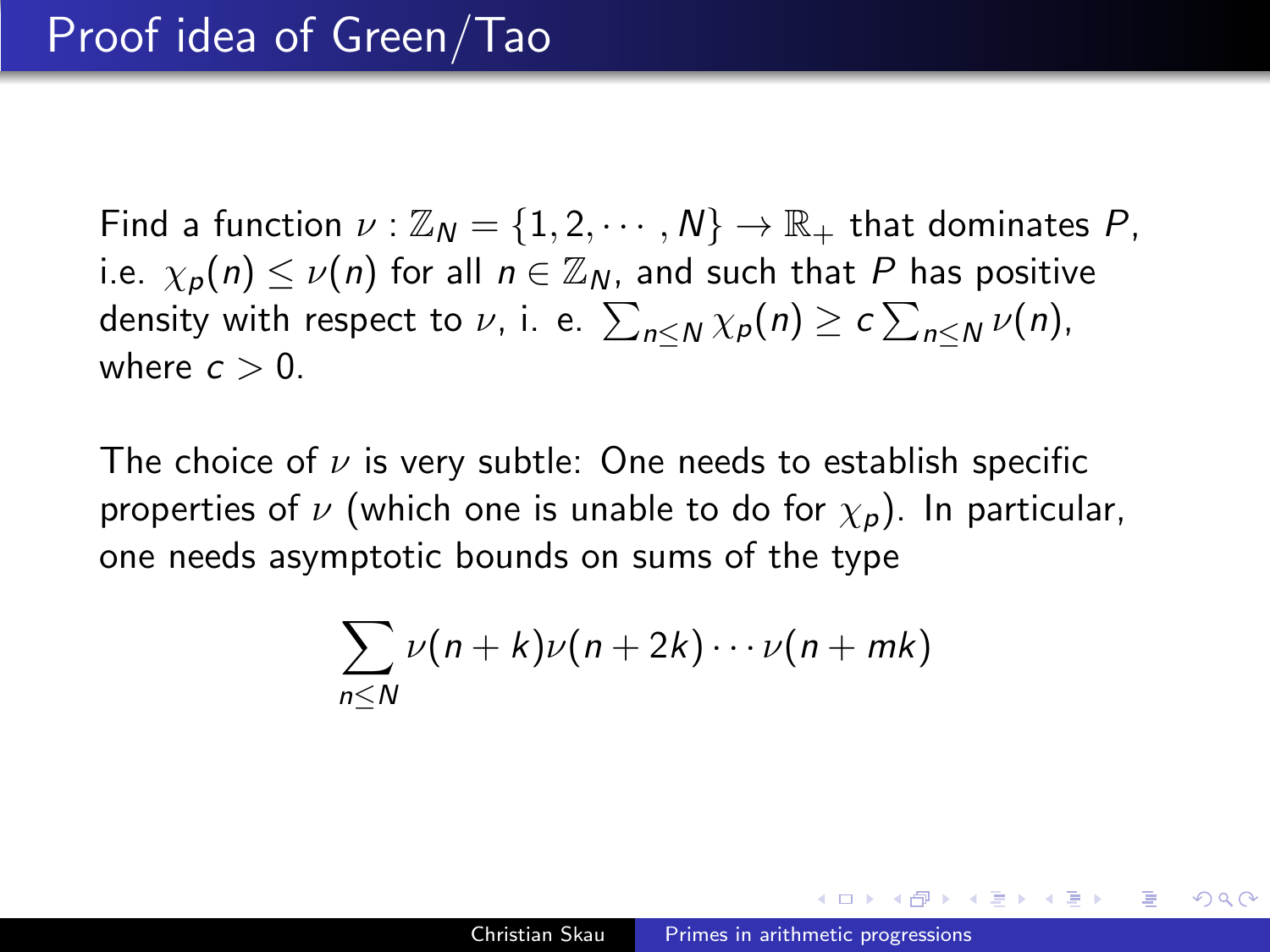In the 1940's Selberg introduced a wonderfully simple, yet powerful, idea to analytic number theory. If R is any parameter and if  $(\lambda_d)_{d \leq R}$  is a sequence of real numbers with  $\lambda_1 = 1$ , we have the pointwise inequality

$$
\chi_p(n) \leq \big(\sum_{\substack{d|n\\d\leq R}} \lambda_d\big)^2 = \nu(n)
$$

provided that  $n > R$ . This gives an enormous number of potential  $\nu$ 's serving our need.

We will be interested in the set of primes less than some cutoff N, and then  $R$  will be some power  $\mathsf{N}^\alpha$ ,  $\alpha < 1$ . In this situation the function  $\nu$  majorize the primes between  $\mathsf{N}^\alpha$  and  $\mathsf{N}_\cdot$  that is to say almost all primes less than N.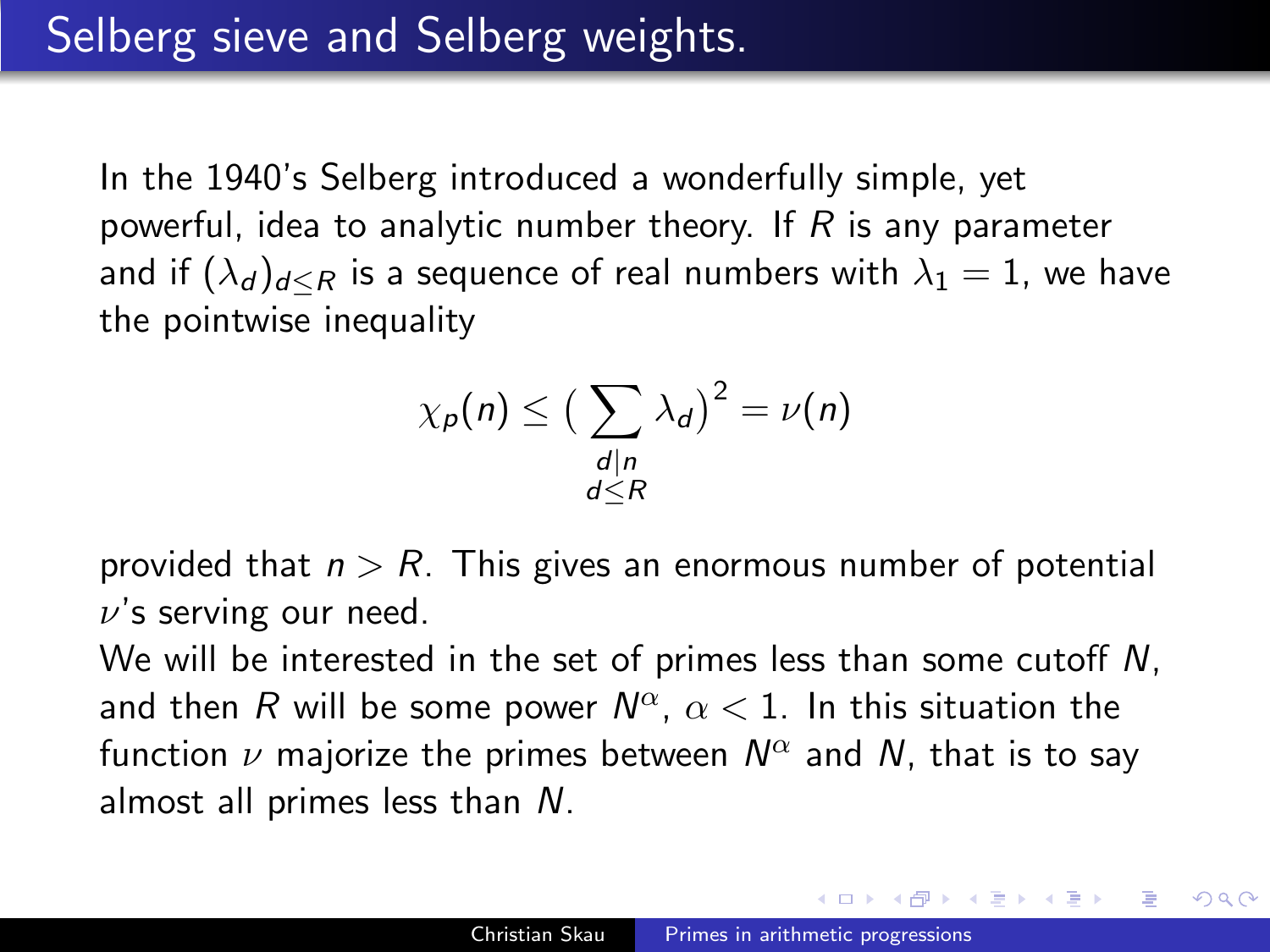Let's try to make  $\sum_{n\leq N}\nu(n)$  as small as possible.

 $\overline{a}$ 

<span id="page-32-0"></span>
$$
\sum_{n\leq N}\nu(n)=\sum_{n\leq N}\big(\sum_{\substack{d|n\\d\leq R}}\lambda_d\big)^2=\sum_{\substack{d,d'\leq R\\d|n,d'|n}}\lambda_d\lambda_{d'}\sum_{\substack{n\leq N\\d|n,d'|n}}1\qquad (*)
$$

Now

$$
\sum_{\substack{n \leq N \\ |n,d'|n}} 1 = \frac{N}{\{d,d'\}} + O(1)
$$

So the main term of [\(\\*\)](#page-32-0) is  $N\sum_{d,d'\leq R}\frac{\lambda_d\lambda_{d'}}{\{d,d'\}}.$  Using standard technique for minimizing this (such that  $\lambda_1 = 1$ ), one gets the "Selberg weights":

$$
\lambda_d^{\sf Sel} = \mu(d) \log(R/d)
$$

 $(\mu =$  Möbius function)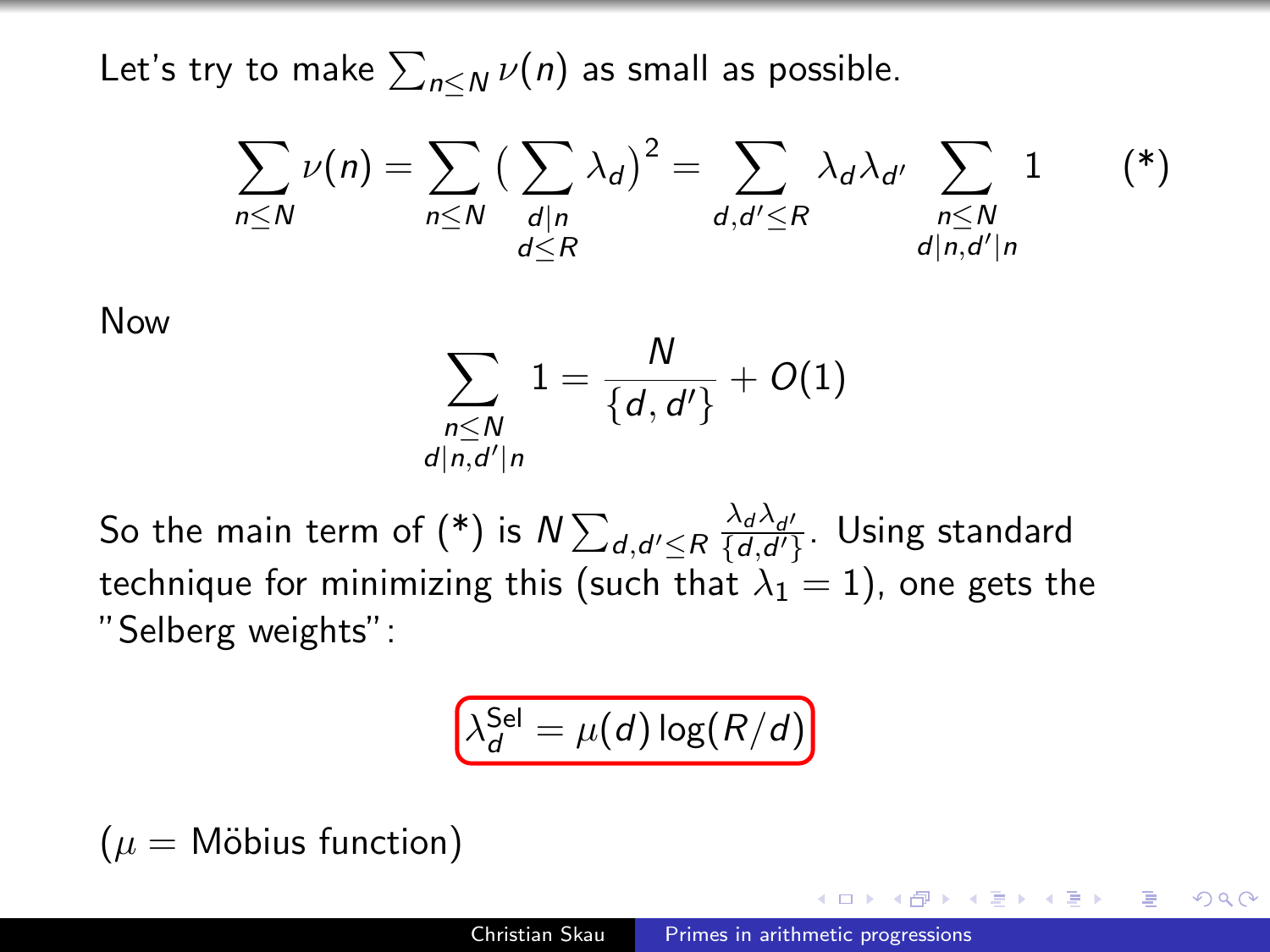It turns out that by choosing the Selberg weights, we get

$$
\sum_{n\leq N}\nu(n)\leq c\frac{N}{\log N}
$$

for some  $c > 0$  independent of N. Hence primes have positive density with respect to the "measure"  $\nu$ . This is in contrast to the uniform "measure"  $\delta.$  (Recall that  $\sum_{n\leq N}\delta(n)=N.$ )

ഹൈ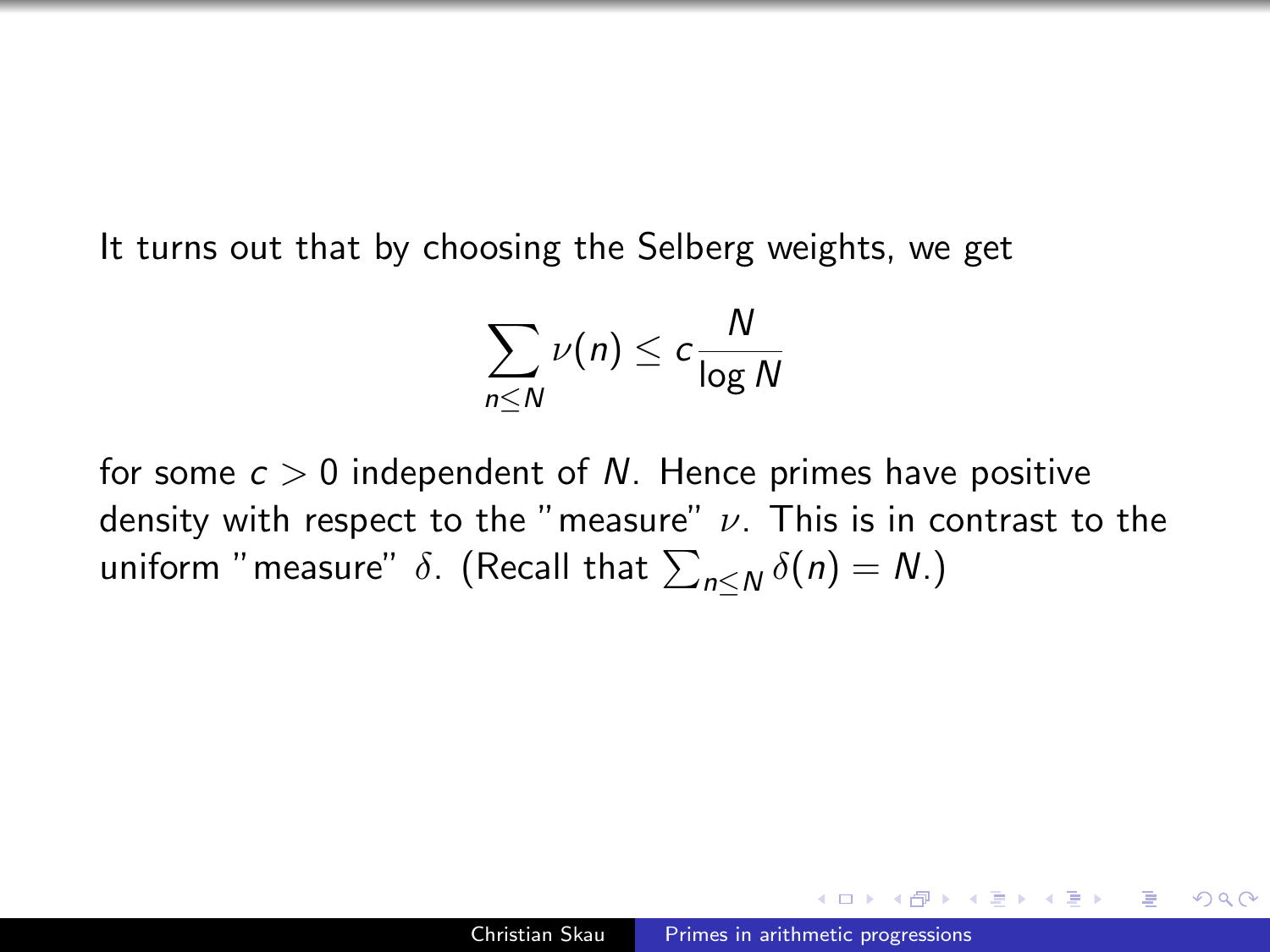#### Theorem (Green/Tao ; "Transference theorem")

Let  $0 < \delta < 1$  and let  $L > 2$  be a natural number. If N is a sufficiently large natural number, and  $\nu : \mathbb{Z}_N \to \mathbb{R}_+$  is a L-pseudorandom measure, and if  $f : \mathbb{Z}_N \to \mathbb{R}$ ,  $0 \le f(x) \le \nu(x)$  for all  $x \in \mathbb{Z}_N$  and  $\mathbb{E}(f(x)|x \in \mathbb{Z}_N) \geq \delta$  then

$$
\mathbb{E}(f(x)f(x+r)\cdots f(x+Lr)|x,r\in\mathbb{Z}_N)\geq c(L,\delta)-o_{L,\delta}(1)
$$

where the constant  $c(L, \delta)$  is the same as in Theorem B.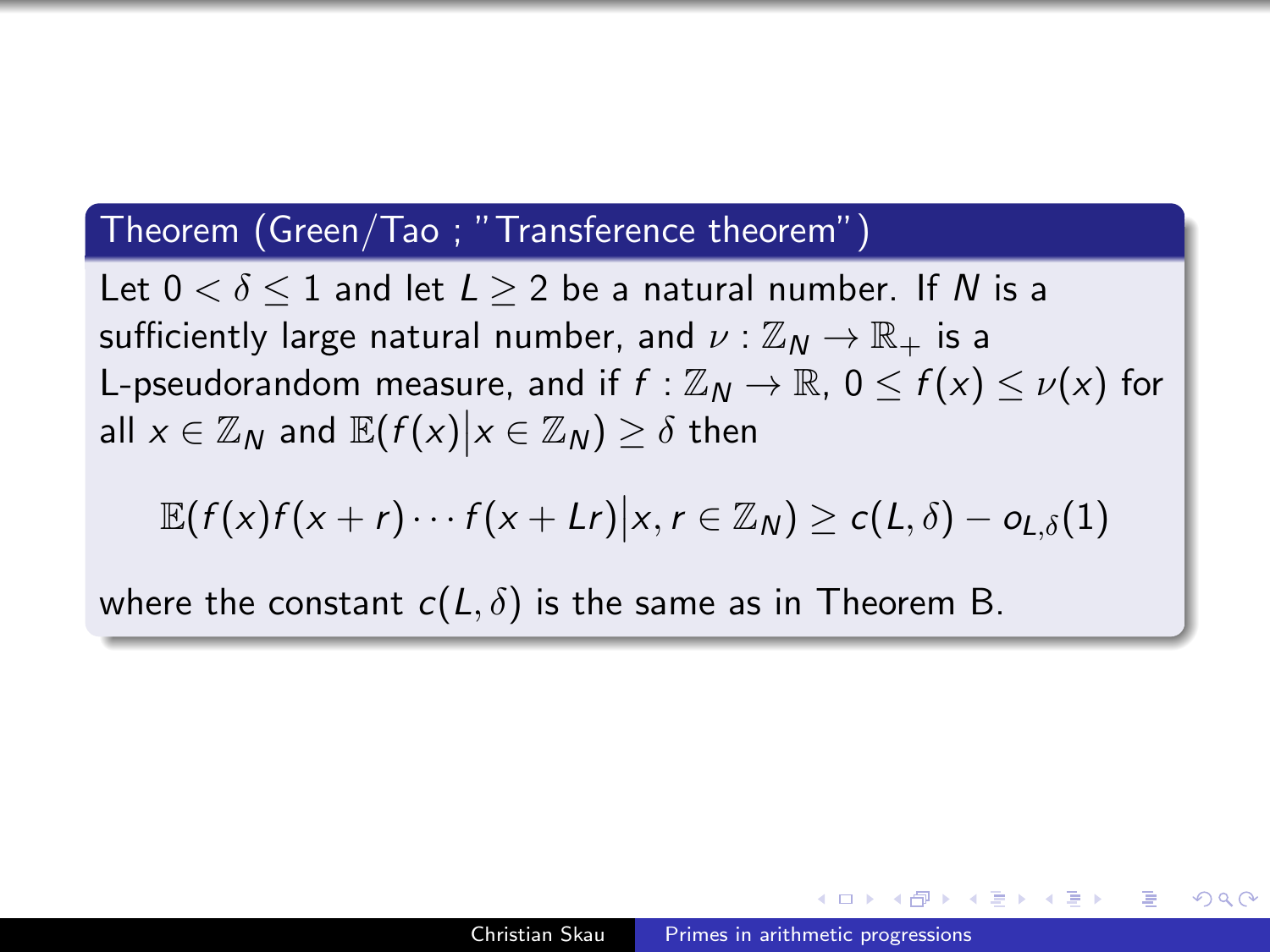Green/Tao's "transfer Theorem" can be considered to be a generalization of Furstenberg's recurrence theorem. In the latter case a natural choice for  $\nu$  is the uniform type, i.e. each number k in  $\{1,2,\cdots,N\}$  has weight  $\nu(k)=\frac{1}{N}$ . The uniform measure is invariant with respect to the shift map  $x \to x + 1$  (mod N). In the Green/Tao version the measure  $\nu$  behaves pseudorandomly with respect to the shift.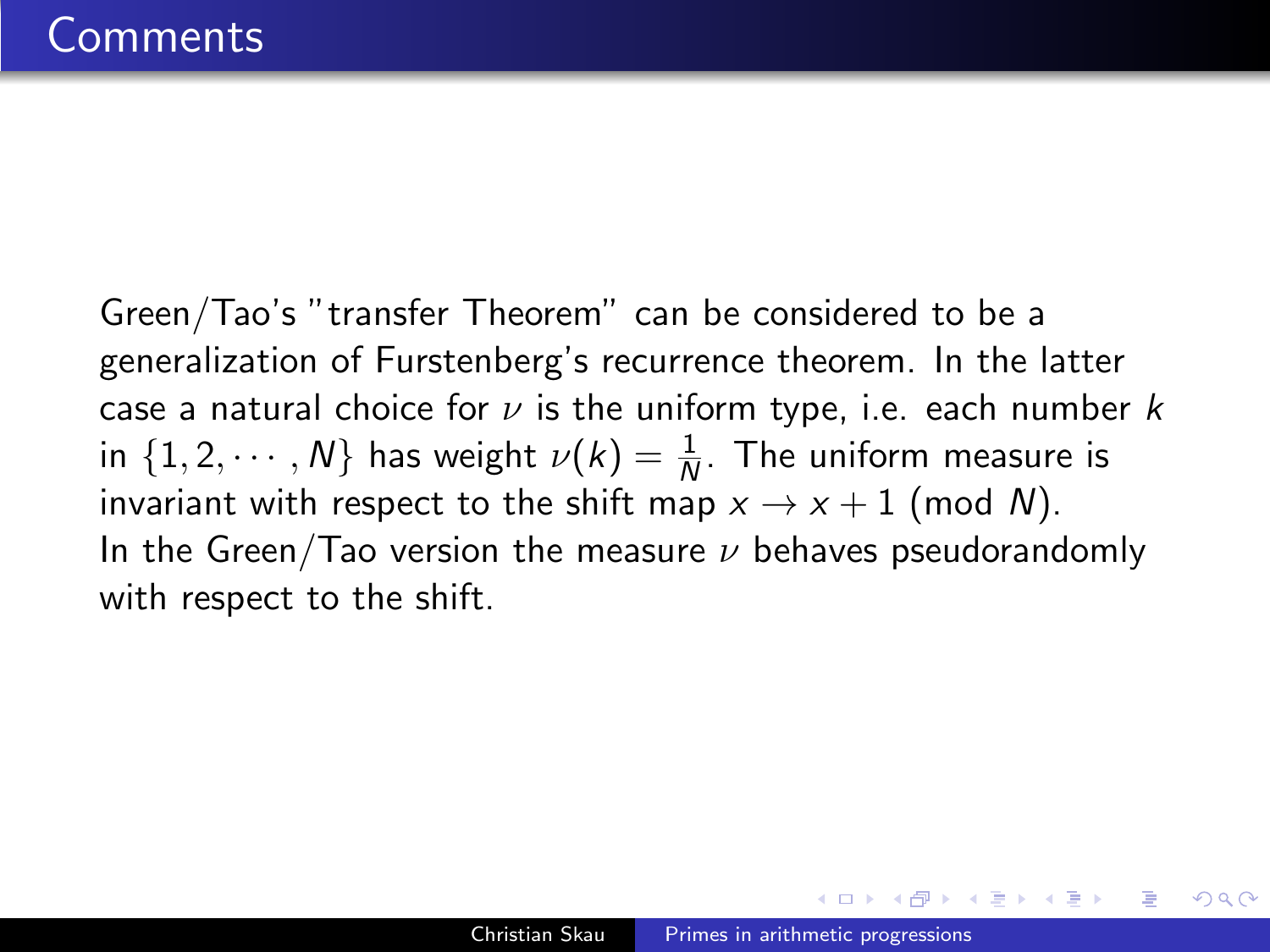L-pseudorandom measure (or rather, density function relative the uniform measure on  $\mathbb{Z}_N$ ):  $\nu : \mathbb{Z}_N \to \mathbb{R}_+$ 

(i) 
$$
\mathbb{E}(\nu(x)|x \in \mathbb{Z}_N) \stackrel{\text{def}}{=} \frac{1}{N} \sum_{x \in \mathbb{Z}_N} \nu(x) = 1 + o(1)
$$

(ii)  $\nu$  satisfies a k-pseudorandom condition and a k-correlation condition, for every k in  $\{1, 2, \cdots, N\}$  that is less than a number which depends on L.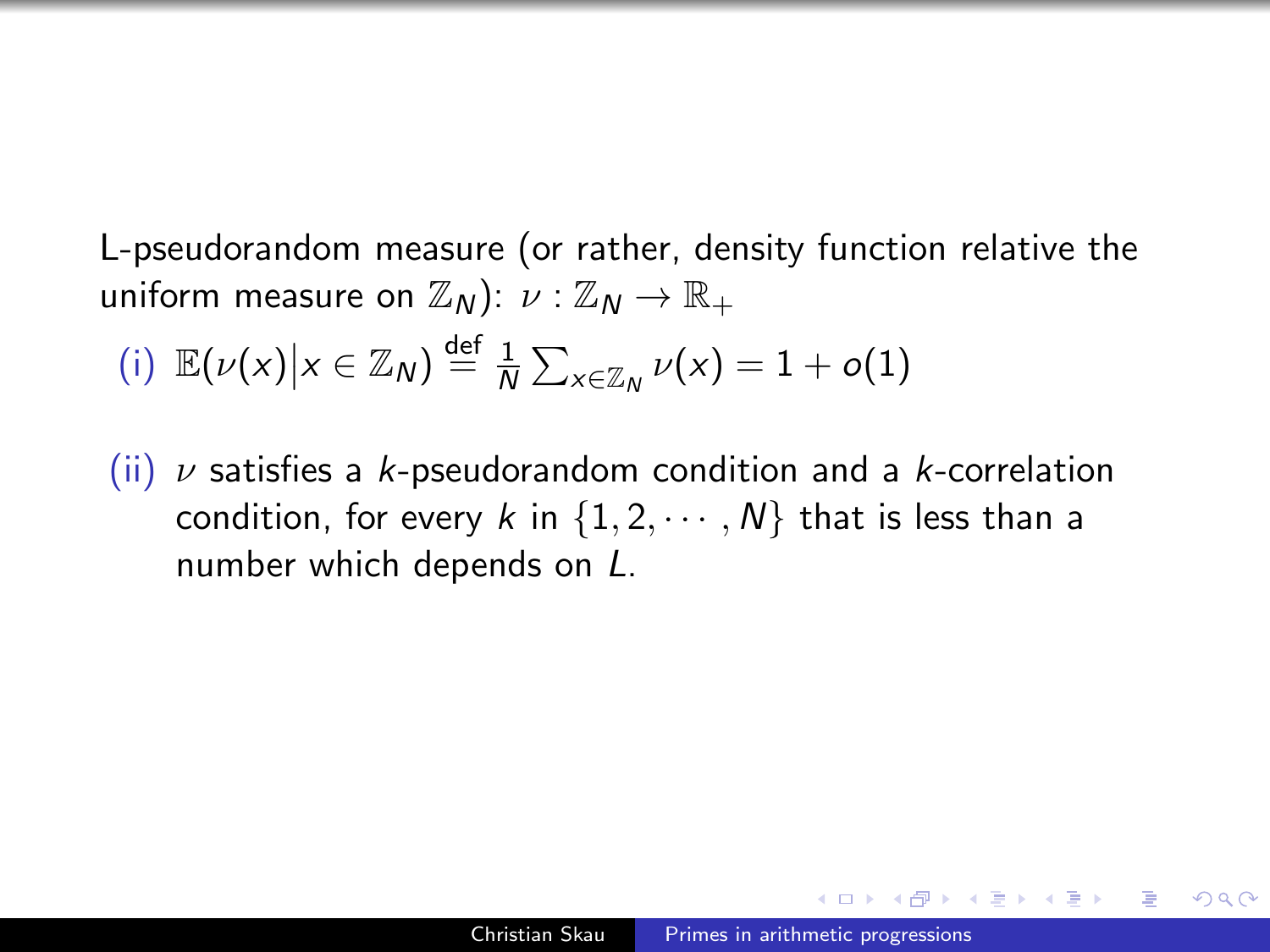von Mangoldt function  $\wedge : \mathbb{N} \to \mathbb{R}_+$ 

$$
\wedge (n) = \begin{cases} \log p & \text{if } n = p^m, p \text{ prime} \\ 0 & \text{otherwise} \end{cases}
$$

(i) 
$$
\log n = \sum_{d|n} \wedge (d)
$$
  
\n(ii)  $\wedge (n) = \sum_{d|n} \mu(d) \log \frac{n}{d}$   
\n(iii)  $\frac{1}{N} \sum_{1 \le n \le N} \wedge (n) = 1 + o(1) \left( \Leftrightarrow \pi(x) \sim \frac{x}{\log x} \right)$ 

## The truncated von Mangoldt function

$$
\wedge_R(n) = \sum_{d|n, d \leq R} \mu(d) \log(\frac{R}{d}),
$$

where  $\mu =$  Möbius function.

(Observe that  $\land_R(n) = \land(n)$  if  $R > n$ )

 $200$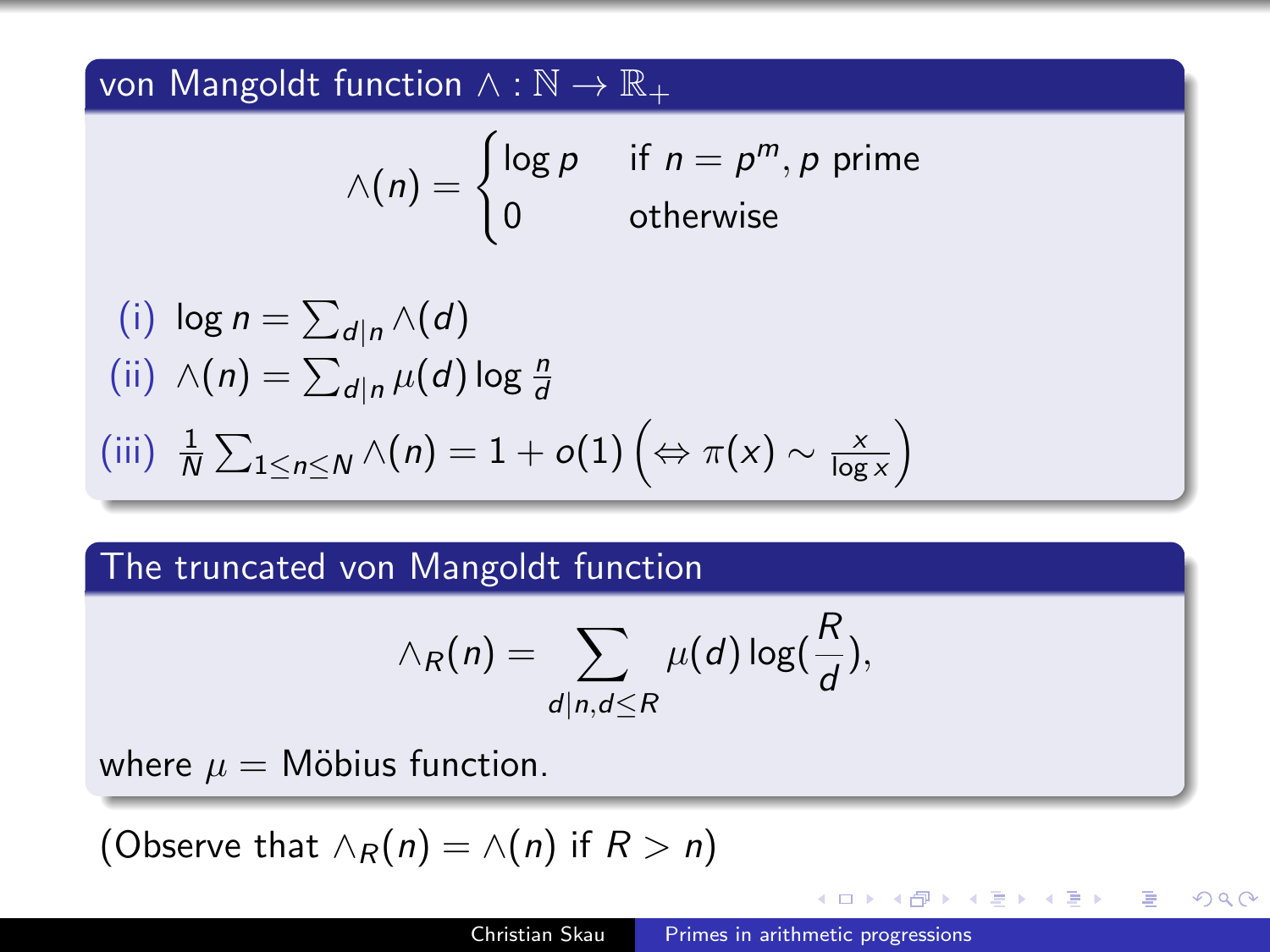### **Definition**

The level R almost primes  $P_R(N)$  are defined to be the set of all numbers between 1 and N that contain no non-trivial factors less than or equal to R.

 $(Ex. P<sub>6</sub>(100) = {primes p | 6 \le p \le 100} \cup {49, 77, 91})$ 

 $P_R(N) \sim \frac{cN}{\log n}$  $\frac{\mathsf{\scriptstyle CIV}}{\log R}$  (Mertens (1874)) Combining this with the prime number theorem we get that the density of primes in  $P_R(N)$  is  $c\frac{\log R}{\log N}$  $\frac{\log K}{\log N}$  for some  $c > 0$ . Choosing  $R = N^{\alpha}$  a small power of N, we get that the primes have positive density in  $P_{N^{\alpha}}(N)$ . In fact

$$
\frac{|P \cap \{R, R+1, \cdots, N\}|}{|P_R(N)|} \approx \frac{\pi(N)}{\frac{cN}{\log N^\alpha}} \approx \frac{\frac{N}{\log N}}{\frac{cN}{\alpha \log N}} = \frac{\alpha}{c} > 0.
$$

 $\ddot{\phantom{a}}$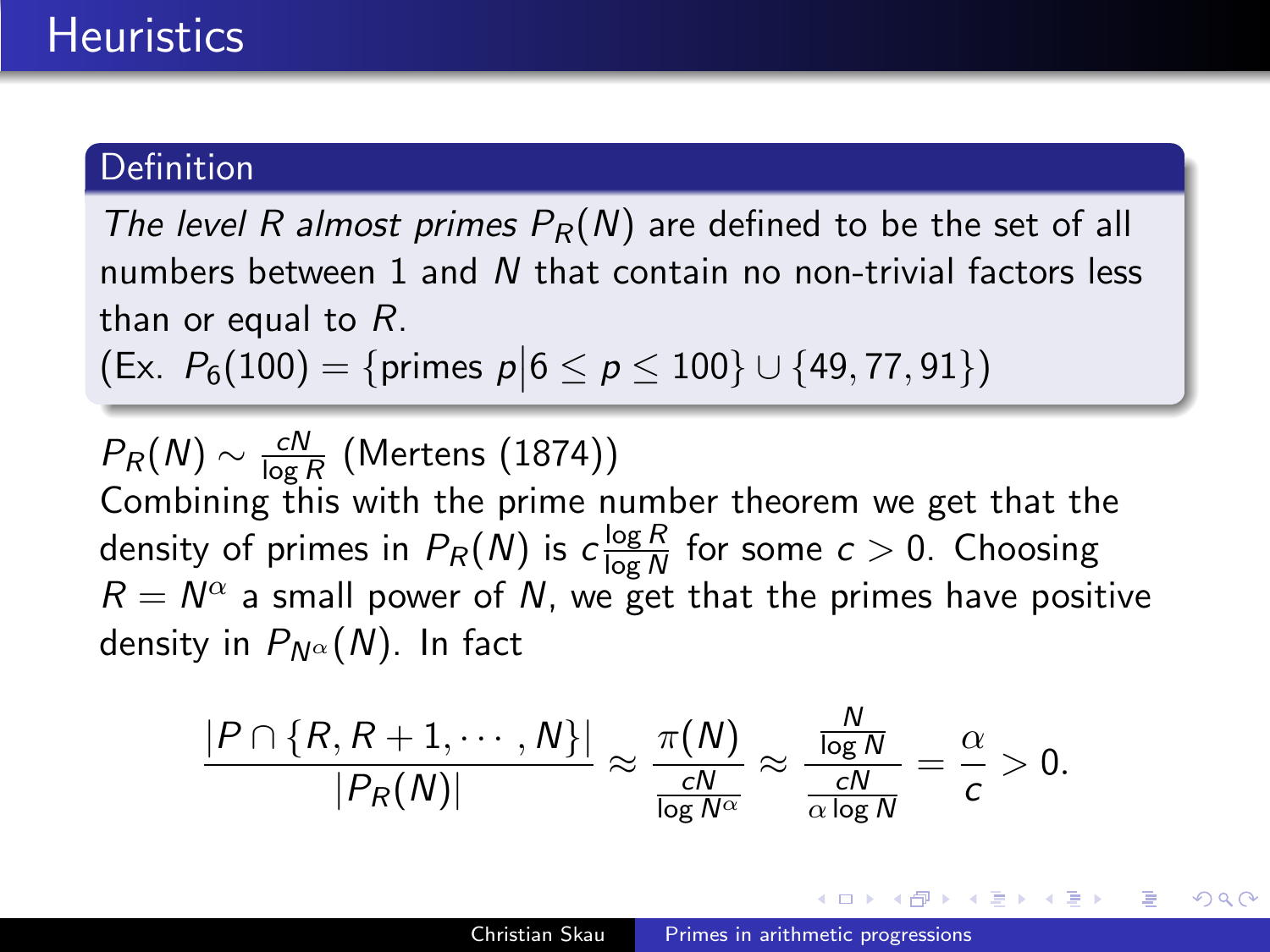Let  $A \subseteq \mathbb{Z}_N = \{0, 1, 2, 3, \cdots, N-1\}$ . Let  $\hat{\chi}_A$  be the Fourier transform of  $\chi_A$ . Then for  $r \in \mathbb{Z}_N$ :

$$
\hat{\chi}_A(r)=\sum_{\mathsf{s}\in\mathbb{Z}_N}\mathsf{e}^{\frac{2\pi i}{N}\mathsf{rs}}
$$

Observe that  $\hat{\chi}_A(0) = |A|$ .

If  $|\hat{\chi}_A(r)|$  is significantly smaller than  $\alpha^2 N$  for every non-zero  $r,$ then A behaves in many ways like a random subset of  $\mathbb{Z}_N$  (where every element is chosen with probability  $\alpha$ , for some  $0 < \alpha < 1$ ).

 $\Omega$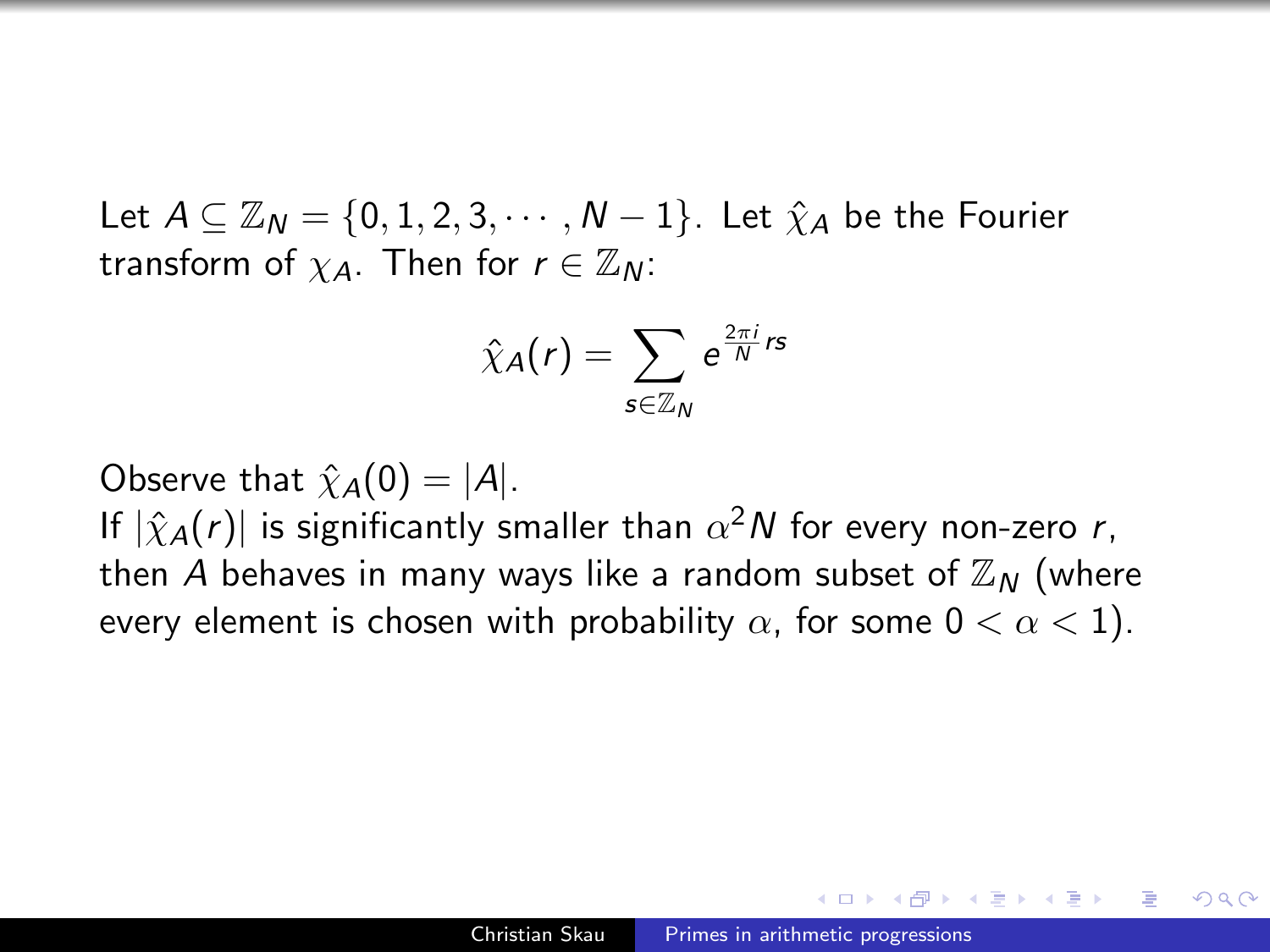$P: 2, 3, 5, 7, 11, 13, 17, 19, \cdots$  Bias toward odd numbers.  $x \to \frac{x-1}{2}$  : 1, 2, 3, 5, 6, 8, 9, 11, 14,  $\cdots$  No bias toward odd/even. (If this linear rescaling of the primes has L-term APs, then so has the primes.) The new sequence has bias (mod 3). By taking the multiples of 3 and rescaling  $x \to \frac{x}{3}$  we get a new sequence that is well distributed (mod 6):

 $1, 2, 1, 5, 2, 8, 3, 11, 14, \cdots$ 

Repeat for primes  $5, 7, \dots, p \leq w(N) = \log \log N$ , say. The sequence one winds up with has no bias in any class  $a$  (mod  $q$ ),  $q <$  log log N.

AP ▶ ( ヨ ) ((ヨ ) (

 $200$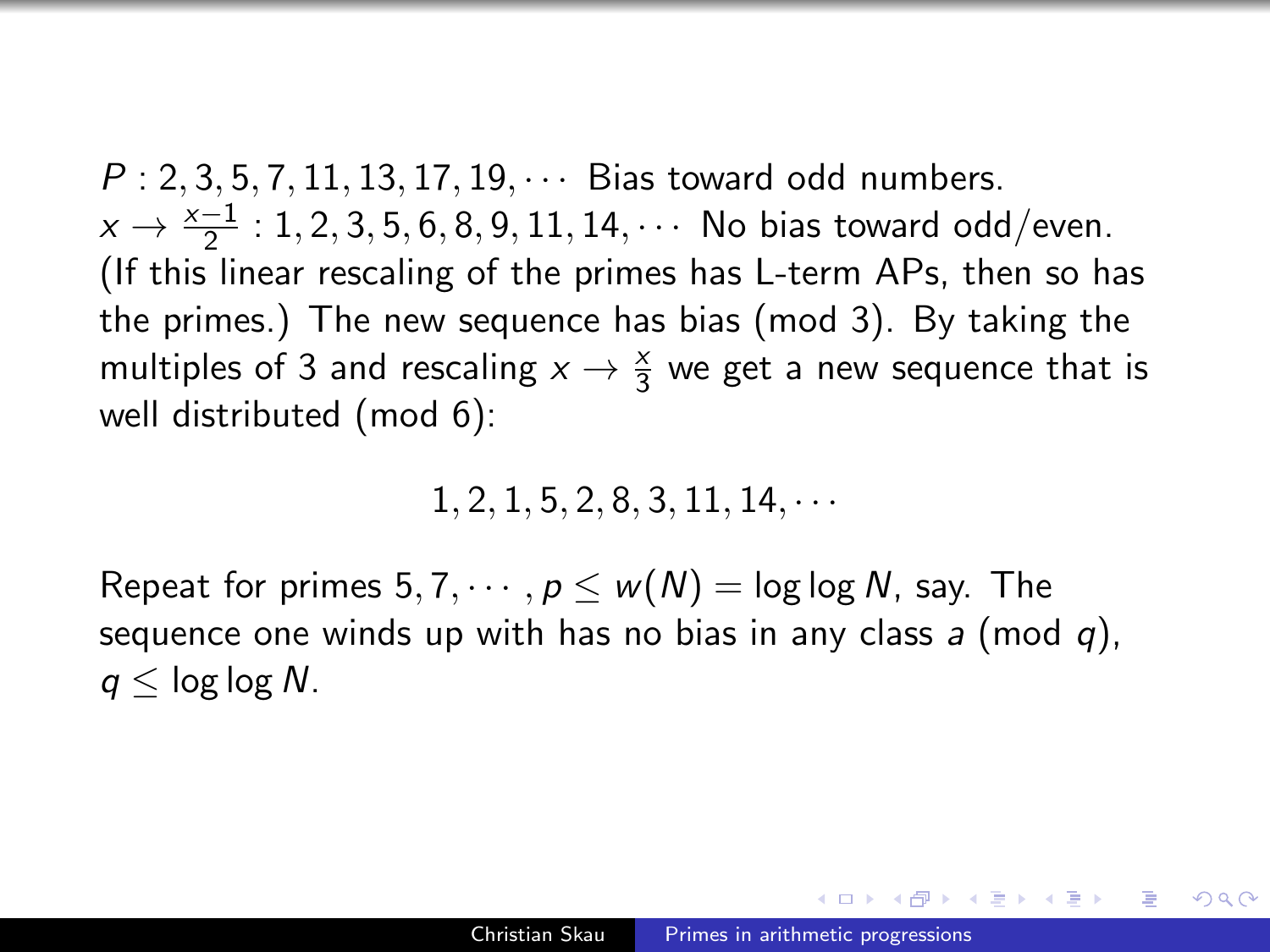Let N and  $L$  ( $L \ll N$ ) be given. We define a function  $\nu : \mathbb{Z}_N \to \mathbb{R}_+$ : Choose  $R = N^{L^{-1} \cdot 2^{-L-4}}$  (Think of this as  $R = N^{\epsilon}$ )

$$
\nu(n) = \begin{cases} \frac{\Phi(w)}{w} \cdot \frac{(\wedge_R(wn+1))^2}{\log R} & \text{if } \frac{N}{[2^L(L+4)]!} \leq n \leq \frac{2N}{[2^L(L+4)]!} \\ 1 & \text{otherwise.} \end{cases}
$$

Here  $w=\prod_{\rho<\omega(N)}\rho$ , where  $\omega(N)\to\infty$  "sufficiently slow" ; for example  $\omega(N) = \log(\log N)$ .

 $200$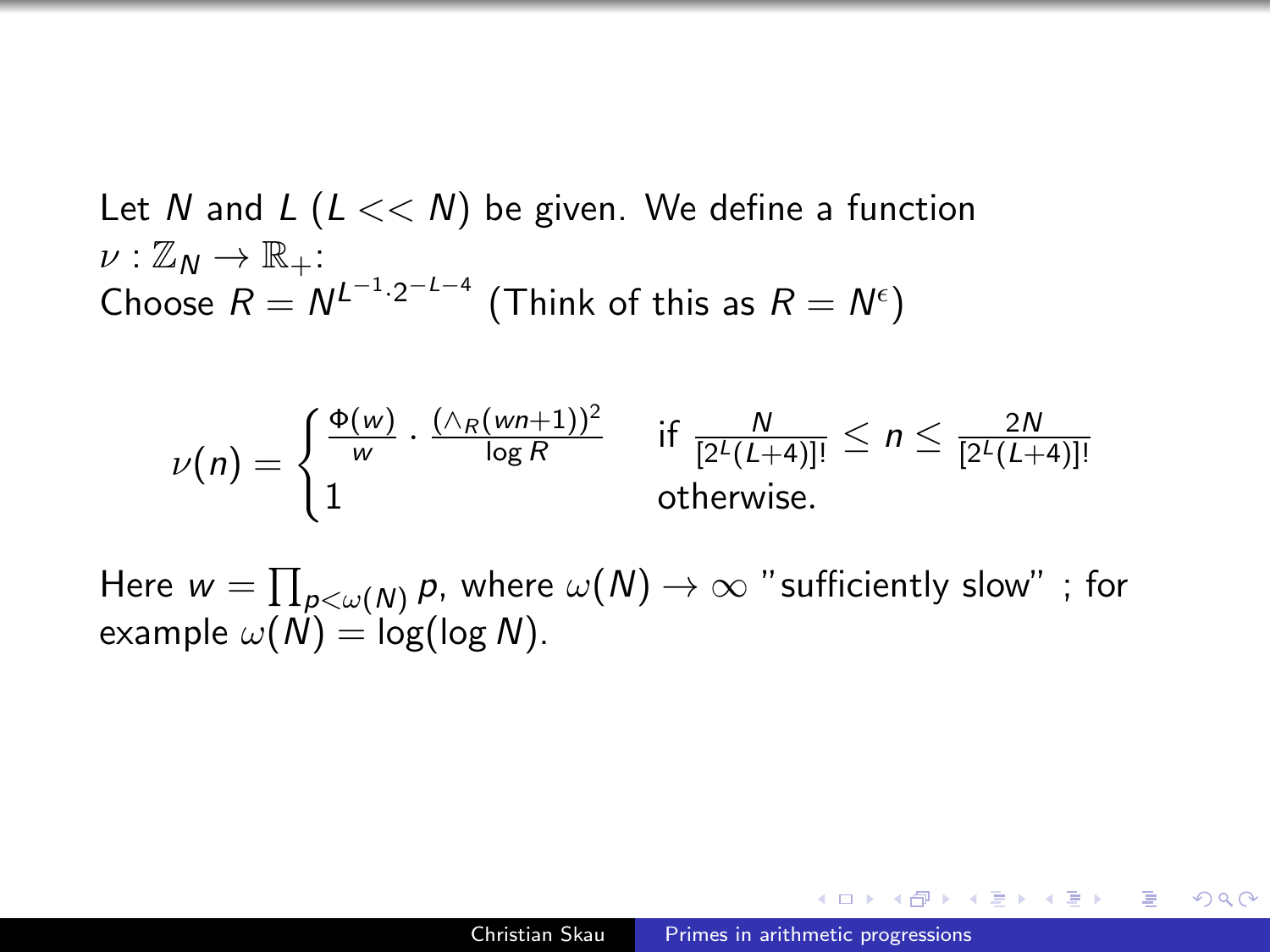What weights  $\lambda_d$  should one choose? This depends on the application, but a very basic application is to the estimation of  $\pi(x + y) - \pi(x)$ , the number of primes in the interval  $(x, x + y)$ (the Brun-Titchmarsh problem).

<span id="page-42-0"></span>
$$
\pi(x + y) - \pi(x) \le \sum_{n=x+1}^{x+y} \left(\sum_{\substack{d|n\\d\le R}} \lambda_d\right)^2
$$
\n
$$
= \sum_{d\le R} \sum_{d'\le R} \lambda_d \lambda_{d'} \sum_{n=x+1}^{x+y} \chi_{d|n}(n) \chi_{d'|n}(n) \qquad (*)
$$
\n
$$
= y \sum_{d\le R} \sum_{d'\le R} \frac{\lambda_d \lambda_{d'}}{[d, d']} + O\left(\sum_{d\le R} \sum_{d'\le R} |\lambda_d||\lambda_{d'}|\right)
$$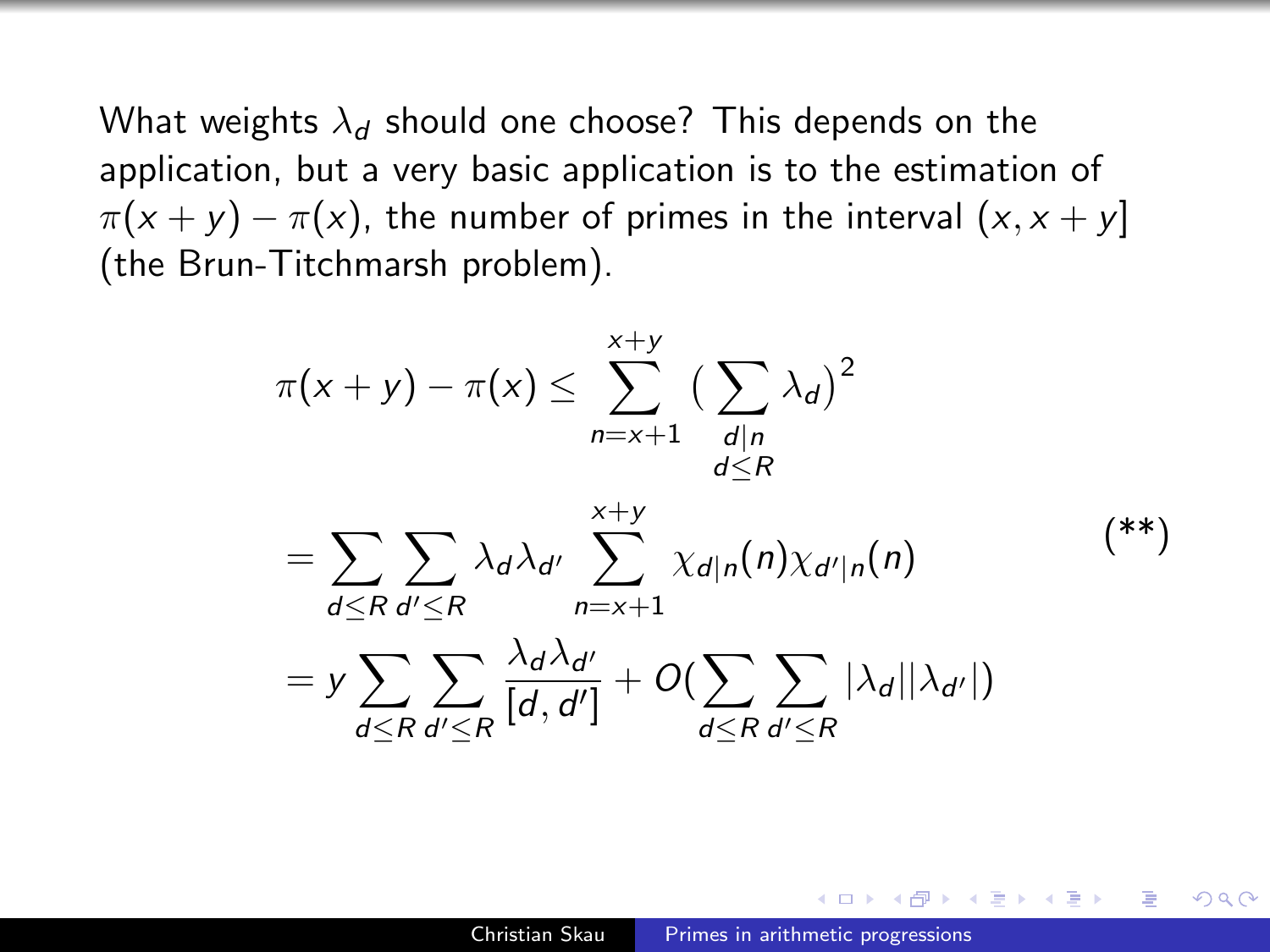Let us imagine that the weights  $|\lambda_d|$  are chosen to be  $<< y^{\epsilon}$  (this is always the case in practice). Then the second term is  $O(R^2y^{2\epsilon}).$ If  $R\le y^{1/2-2\epsilon}$  then this is  $O(y^{1-\epsilon})$  and may be thought of as an error term. This is why it is advantageous (indeed essential) to work with a majorant taken over a truncated range of divisors, and not with  $\chi_P$  itself.